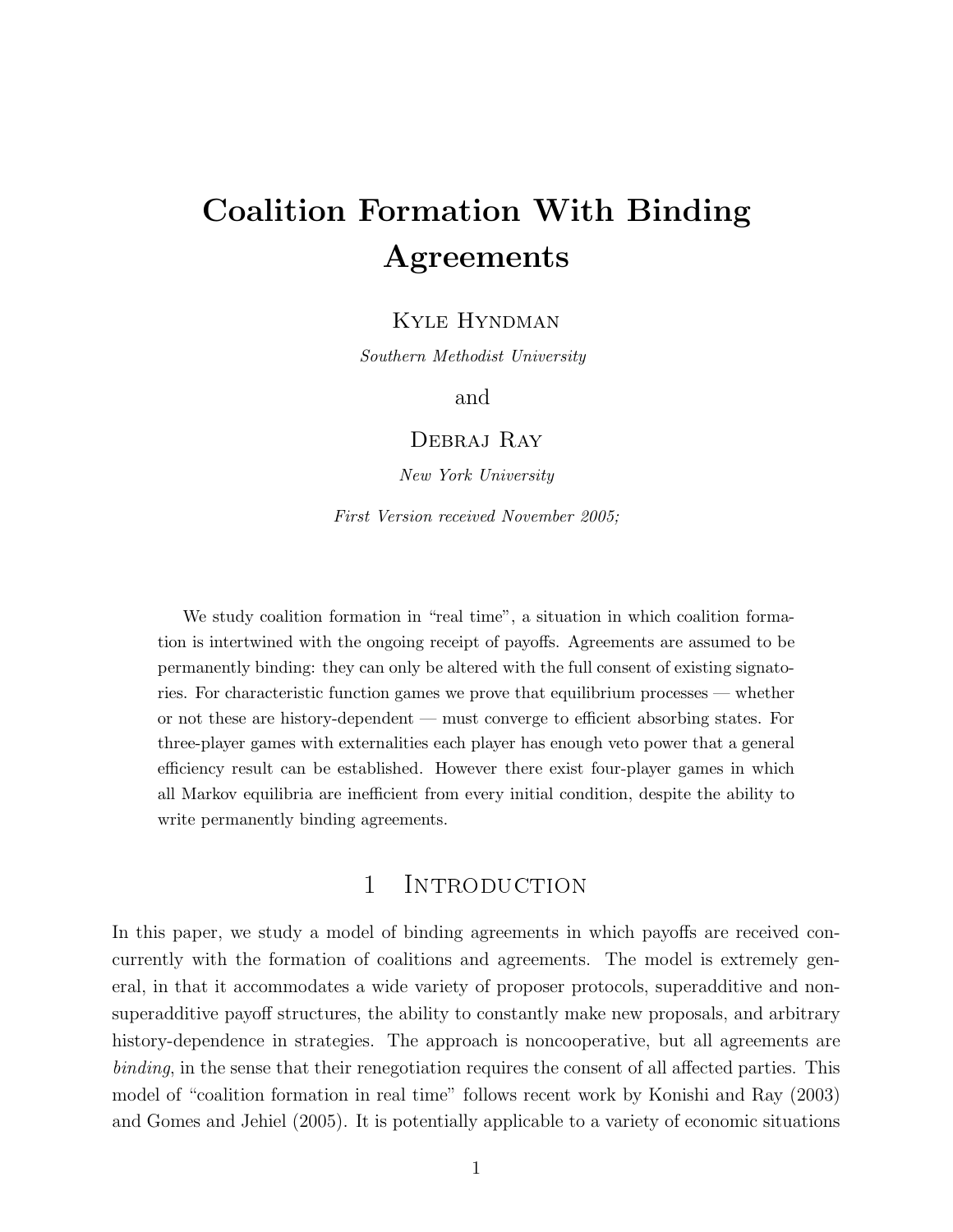in which group formation is important, agreements can be written, and the process is dynamic and open-ended: oligopolies, public goods provision, lobbies, conflict models, customs unions and free trade agreements, political party formation and voting are just a few of many examples.<sup>1</sup>

The model, with its extremely flexible class of protocols, ongoing negotiation, and no restrictions on strategies, is well-placed to serve as a formal examination of the Coase Theorem. This is not to say that that so-called "Theorem" should be the only motivation for our study, but it does place our main question in context: Does an equilibrium path of agreements necessarily converge to efficient outcomes, at least in the long run? Existing literature throws mixed light on this question.

First, as Chatterjee et al. (1993), Bloch (1996) and Ray and Vohra (1997, 1999) have argued, the inability to renegotiate agreements can generate inefficiency: even if binding agreements can be freely negotiated to begin with, coalitional considerations fundamentally impede the attainment of efficiency if the ability to rewrite those agreements is missing.

Seidmann and Winter (1998) and Okada (2000) show that (long-run) efficiency may be reinstated if renegotiation is ongoing and coalitions can only expand. But these papers and most others on coalition formation — study Markovian equilibria, which leads to a second issue.

With history-dependence, additional complications appear. For instance, even simple bargaining games with three or more players are known to exhibit multiple equilibria, many of which are inefficient. The first result along these lines is due to Herrero and Shaked (see Herrero (1985)), in the context of the Rubinstein (1982) bargaining model. The problem is more widespread though, and applies (with three or more players) to every *characteristic* function game, in which not only the "grand coalition" of all agents has a well-defined worth, but so does every other coalition. Chatterjee *et al.* (1993) state a folk-theoremlike proposition for all such games, not just n-person bargaining situations. This literature suggests — along the unsatisfactory lines of the folk theorem — that a plethora of outcomes (including inefficient ones) is possible.

With the exception of Gomes and Jehiel  $(2005)$  — to be discussed in more detail — the literature on ongoing renegotiation restricts itself to characteristic functions.<sup>2</sup> In many situations, externalities across players are fundamental but the characteristic function effectively

<sup>1</sup>For oligopolies, see, Bloch (1995) and Ray and Vohra (1999). For public goods, see, Ray and Vohra  $(2001)$ . For group-based models of conflict, see Esteban and Ray  $(1999)$ , Esteban and Sákovics  $(2004)$  and Bloch et al. (2006). For a model of political party formation, see Levy (2004). For models of free trade agreements or customs unions, see Krishna (1998), Aghion et al (2004) and Seidmann (2005).

<sup>2</sup>Bloch (1996) and Ray and Vohra (1997, 1999) consider more general scenarios with inter-coalitional externalities, but do not consider ongoing negotiation. Seidmann and Winter (1998) and Okada (2000) do study ongoing negotiation, but restrict themselves to characteristic functions.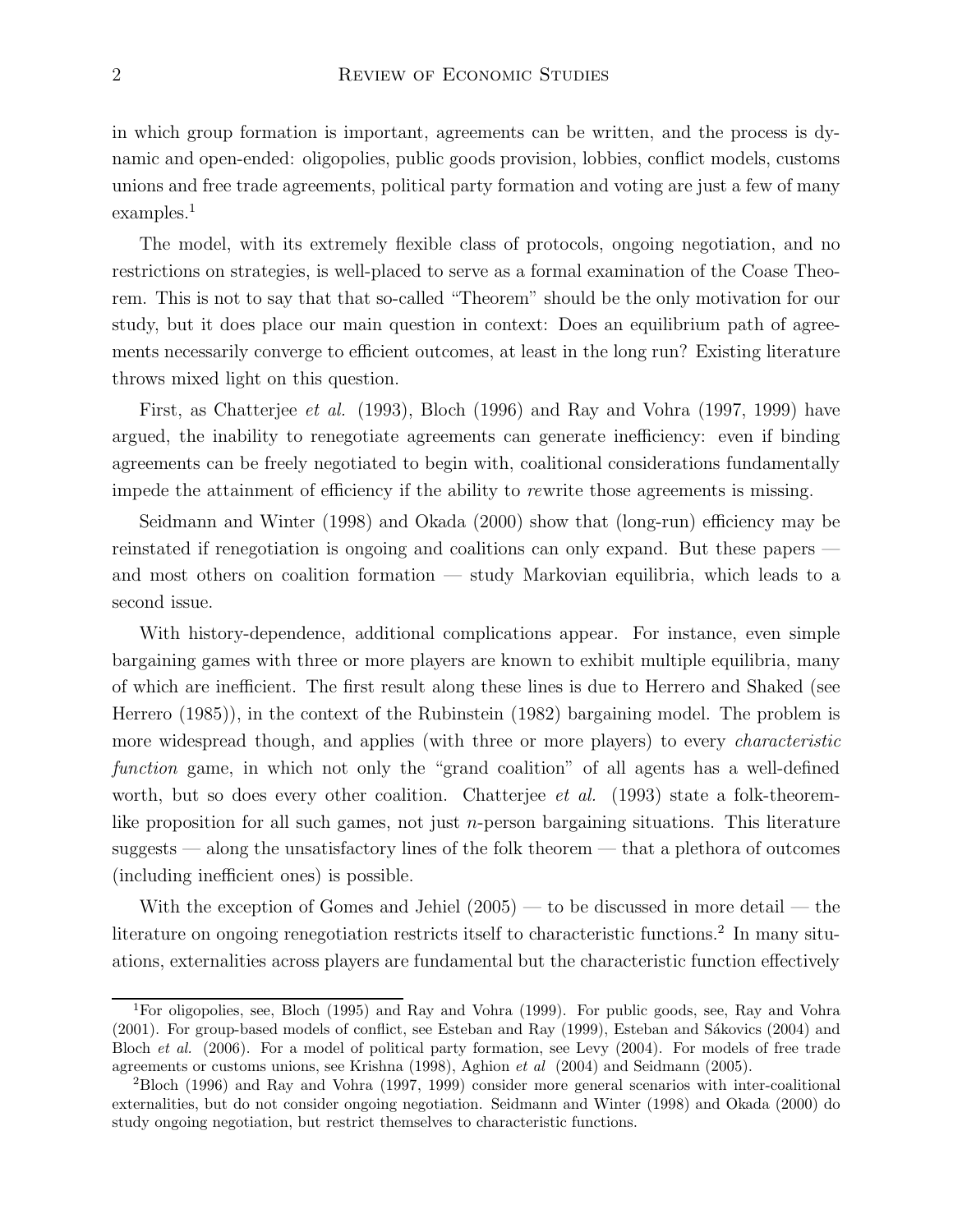rules such externalities out.<sup>3</sup>

In this paper, we approach these questions at a fairly general level. We first study environments with no externalities, but allow for ongoing negotiations using arbitrary historydependent strategies.<sup>4</sup> Our main result, summarized in Propositions 1 and 2, is that for all games describable by characteristic functions, as long as the number of possible states is finite, pure strategies are used, and players satisfy a mild lexicographic "benignness" condition, every equilibrium path of agreements must converge to an efficient outcome.

This proposition is particularly remarkable in the light of the folk-theorem-like results obtained in Herrero (1985) and Chatterjee et al. (1993). Under repeated negotiation, we assert that no amount of history-dependence in strategies can hold players away from an (ultimately) efficient outcome. Mainly because we allow for such history-dependence, but also because we include both superadditive and non-superadditive cases, this proposition represents a substantial extension of Okada (2000) and Seidmann and Winter (1998), who showed that renegotiation achieves efficiency in superadditive characteristic functions when equilibria are restricted to be Markovian. We attempt to evaluate the strength and generality of this result in Section 3.4.

The assumption of benignness, in conjunction with the scenario of ongoing negotiations, plays a fundamental role in the efficiency result. The condition, which may be interpreted either as a restriction on preferences or as a refinement of equilibrium, states that each player prefers higher payoffs for other agents provided she is not made worse off thereby. This lexicographic restriction entails no sacrifice of player payoffs, and so may be regarded as mild. Indeed, it is mild enough that it has no cutting power in the standard folk-theorem-like results. But coupled with the assumption of ongoing negotiations, it eliminates inefficiency.

We then turn to a study of externalities using the device of *partition functions*. These are natural extensions of characteristic functions that allow payoffs for a coalition to depend on the entire coalition structure in which it is embedded.<sup>5</sup> We provide an example of a threeplayer partnership game in which there is an inefficient absorbing state in every equilibrium (other related examples are presented in a set of supplementary notes). This example shows that there is no hope of replicating Proposition 2 for games with externalities.

<sup>&</sup>lt;sup>3</sup>The implications of ongoing negotiation for environments with externalities are largely unknown. Do externalities automatically imply the failure of efficiency? After all, binding agreements are possible: if there is a Pareto-superior outcome it can always be proposed and players are free to accept it, in which case the outcome is binding thereafter. On the other hand, such a proposal may open unwanted doors in the case of rejection.

<sup>&</sup>lt;sup>4</sup>It must be noted that there is interesting middle ground between the assumption of irreversible commitments and ongoing negotiation. For instance, a coalition might be able to decide whether or not to permanently exit the game or entertain further offers. On this issue, see Bloch and Gomes (2006).

<sup>&</sup>lt;sup>5</sup>Partition functions were first used by Thrall and Lucas (1963). Ray and Vohra (1997, 1999) discuss why characteristic functions are inadequate to capture many economic situations, and they motivate the use of partition functions.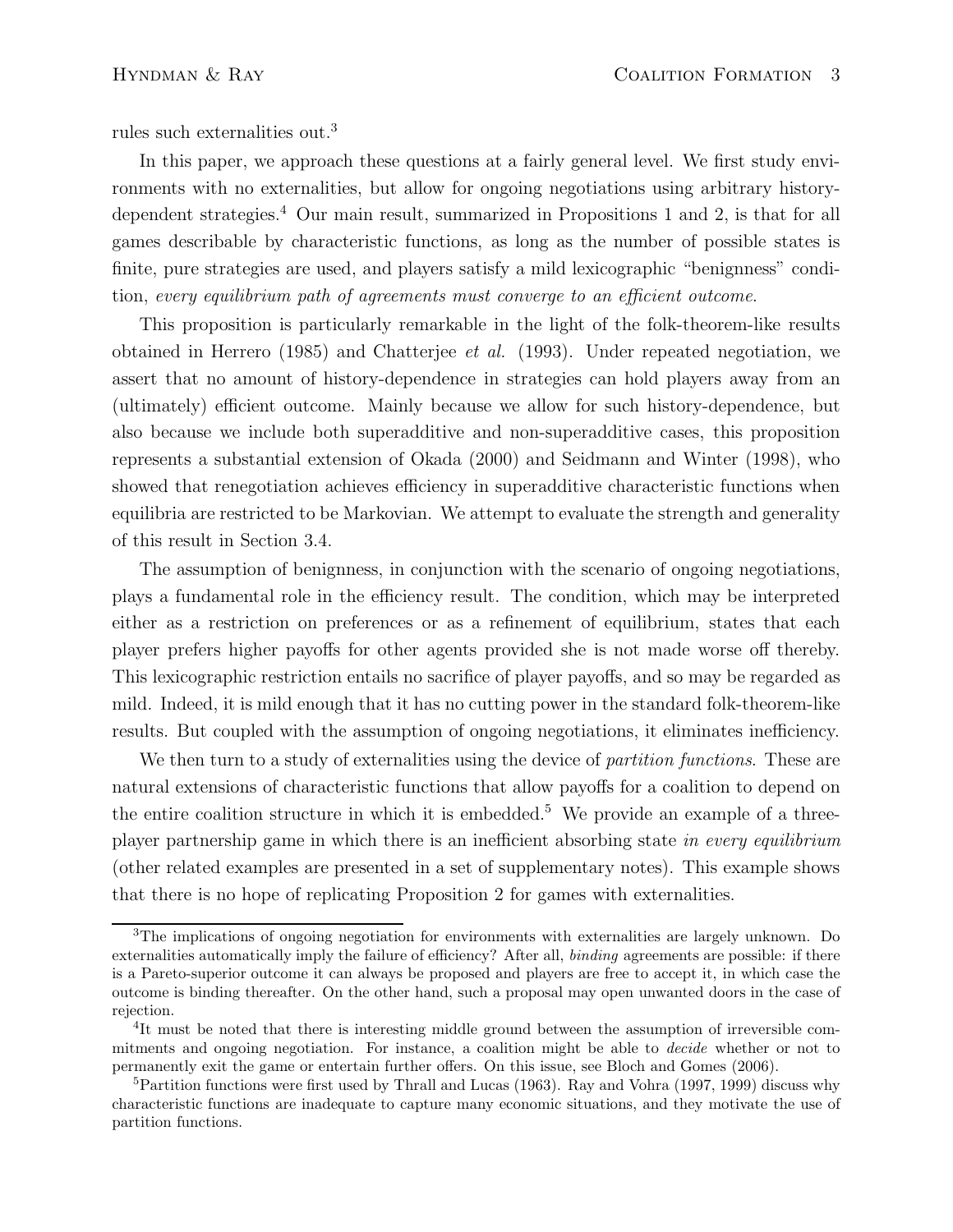However, we do manage to establish a weaker result for all three-player games that satisfy a mild transferability property: there is always a Markovian equilibrium with at least one efficient absorbing state (Proposition 4).

For four-person games, however, the preceding result is false. We show that there exists a four-person game in which every Markovian equilibrium must exhibit inefficiency from every starting point. This suggests an open question that we do not address: for every game, is there some history-dependent equilibrium that guarantees efficiency from some starting point?

Our approach is particularly motivated by Konishi and Ray (2003), who introduced a model of coalition formation in "real time". In this model, coalitions block proposed allocations with allocations of their own, but use as payoff functions the entire value emanating from the intertemporal allocation process. This approach studies coalition formation and the generation of payoffs as one intertwined process. The great advantage of this viewpoint is that one need not seek new definitions of farsightedness for games of coalition formation.<sup>6</sup> Players have discount factors, and discount factors that approach one approximate farsightedness.

The main difference in this paper is that we adopt an explicitly noncooperative approach, in which cooperative-game-theoretic constructs such as "blocking coalitions" are eschewed. In our model, proposals are made, accepted, or rejected by individuals in an explicit strategic setting. This brings us closer to the bargaining literature, though the setting is more general. [We also drop the ubiquitous Markov assumption.]

Our results are also related to recent work by Gomes and Jehiel (2005), who study coalitional games with proposers and responders (as we do), and allow for coalition formation and payoffs to occur together. However, they too restrict attention to Markovian equilibrium. But the main difference between our paper and theirs — which makes the two exercises complementary — is that they assume that proposers are able to make arbitrarily large  $up$ front transfers to get a coalition to form. This has very different implications, which we discuss below.

## 2 A Proposal-Based Model of Coalition Formation

In this section, we introduce a simple yet general model. First, an informal description: following each history, date t begins under the shadow of a "going state", in place from the previous date. Using a proposer protocol given to the model, a player is chosen to make a proposal. The player proposes a state, possibly different from the one already in place. The proposal must be made to an "approval committee" — a particular coalition that can

<sup>6</sup>See, among others, Aumann and Myerson (1988), Ray (1989) and Chwe (1994).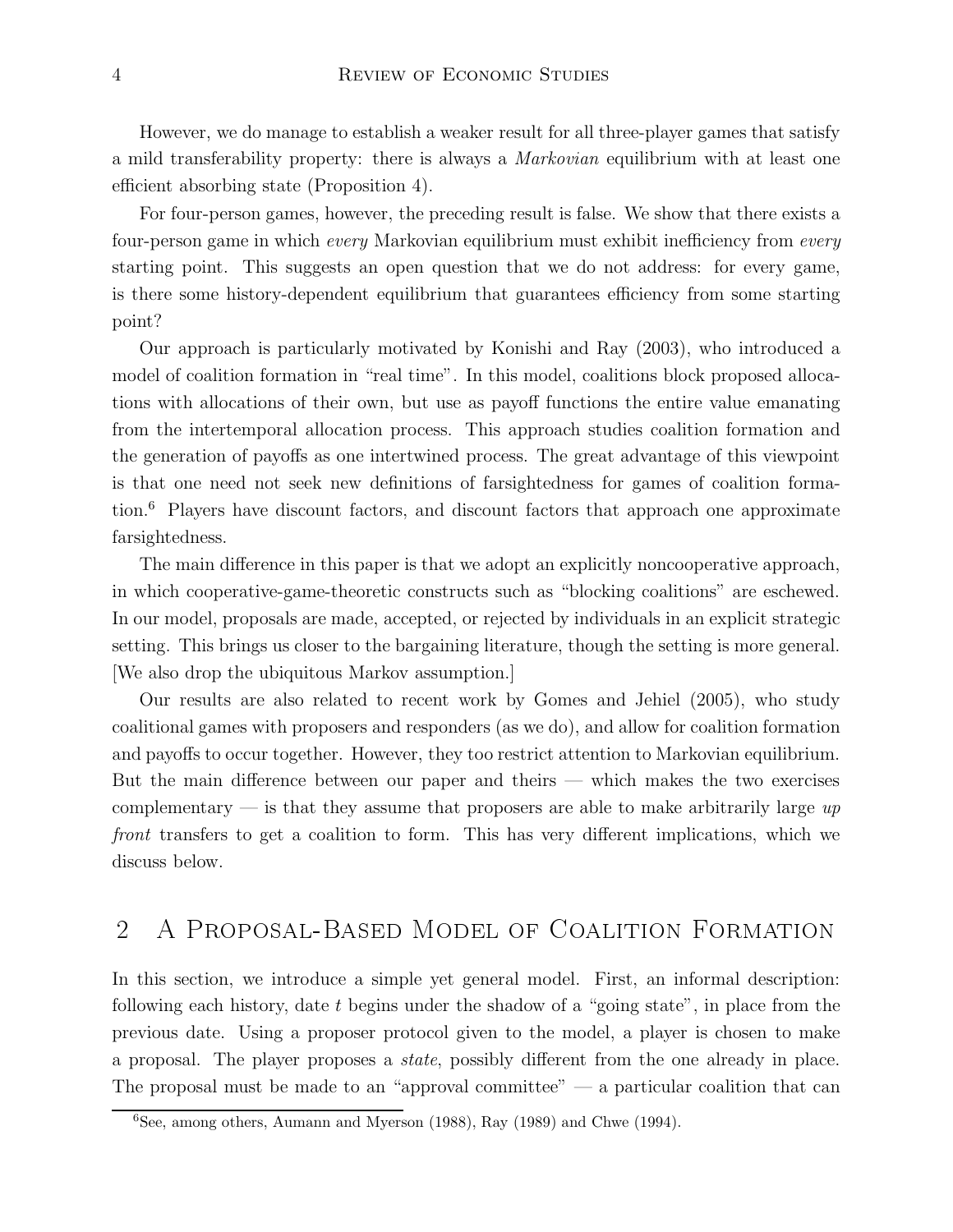implement the proposed state. [The formalities below ensure that "no change" needs no approval.] If the proposal is unanimously approved by the approval committee the state is implemented; otherwise it stays where it was. This process continues ad infinitum. Each player receives expected payoffs as described below, where expectations are taken not just over proposer choices but possibly over the stochastic choice of proposal as well.<sup>7</sup>

Now for a more formal account.

#### 2.1 General Specification

A proposal-based model of coalition formation in real time consists of the following objects:

[1] A finite set N of *players*;

[2] A compact set X of *states*, and an infinite set  $t = 0, 1, 2, \ldots$  of time periods;

[3] An initial state  $x_{-1}$  given at the start of date 0;

[4] A protocol describing the probabilistic choice of proposers — and order of respondents — at each date t, possibly depending on the history of events up to that date;

[5] For each state x and proposed new state y, a collection of subsets  $\mathcal{S}(x, y)$  that can "approve" the move, with  $\mathcal{S}(x, x)$  the collection of all subsets of N.<sup>8</sup>

[6] For each player i, a continuous one period payoff function  $u_i$  defined on X, and a (common) discount factor  $\delta \in (0,1)$ .

#### *Partition Functions*  $2.2$

While the above specification is extremely general, our interest in permanently binding agreements calls for more structure.

Let  $\pi$  be a partition of N into coalitions. A partition function assigns to each partition  $\pi$  and coalition  $S \in \pi$  a set of payoff allocations  $U(S, \pi)$ , each efficient for S given  $\pi$ .

Partition functions have been freely used in the literature on coalition formation.<sup>9</sup> They may be interpreted as the outcome of a coalitional game, in which individuals within each coalition attempt to cooperate, perhaps in a limited way, while interaction across coalitions is noncooperative (Ray and Vohra (1997, 1999)). Unlike the device of characteristic functions so familiar in cooperative game theory, partition functions allow for a rich array of externalities

<sup>7</sup>While we have claimed generality, it is only to be noted that our formulation isn't the only possible one. For instance, the very description of a protocol rules out features such as simultaneous offers, or proposals that can stay on the table for (endogenously) varying lengths of time. Indeed, the very assumption that proposals are made may be restrictive. For instance, Konishi and Ray (2003) adopt a "blocking approach" which has no explicit bargaining structure.

<sup>8</sup>This effectively ensures that "no change" needs no approval.

<sup>9</sup>Most of the references in the introduction use the concept.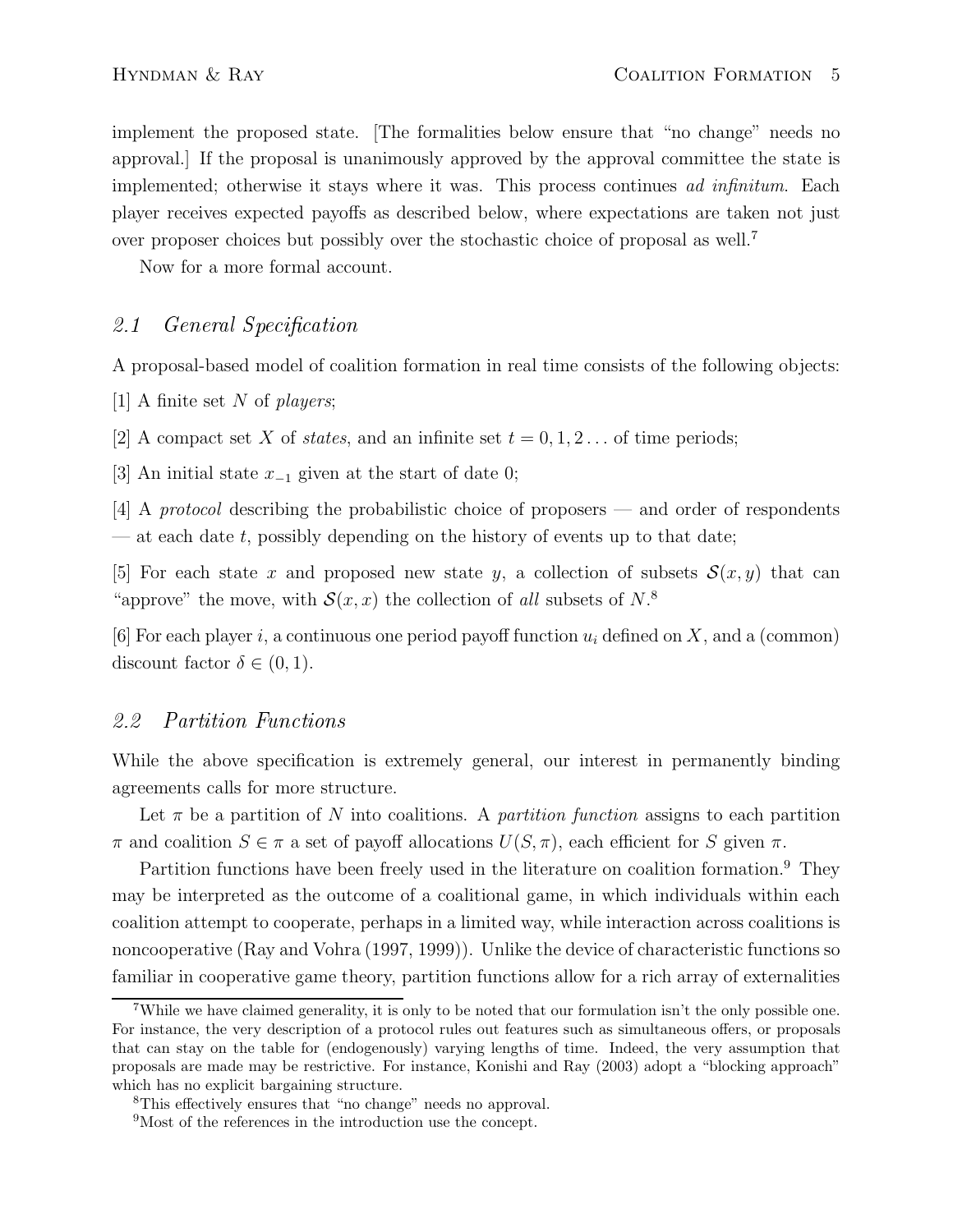across coalitions. Of course, a characteristic function — the case of no externalities — is a special case in which U is independent of  $\pi$ .

It's only fair to note, though, that the conversion of a game into partition function form isn't automatic. The very definition presumes a "product structure" in payoffs across coalitions, with each coalition having access to its efficient payoffs (efficient relative to the structure  $\pi$  of course). This strains the conversion if the underlying stage game has multiple equilibria.<sup>10</sup> The conversion works best when the underlying stage game across coalitions has a unique equilibrium for each coalition structure.<sup>11</sup>

We suppose that every state x can be expressed as a pair  $(\pi, \mathbf{u})$ , where  $\pi$  is a partition or coalition structure, and  $\mathbf{u}_S \in U(S, \pi)$  for every coalition  $S \in \pi$ .<sup>12</sup>

An implicit feature of this assumption is that a formed coalition cannot help but play its "best response" given the ambient coalition structure (see Ray and Vohra (1997) for more discussion). In a sense, this is what it means to form a coalition: that "across coalitions", no cooperation or commitment is possible. One might formulate a model in which a new coalition precommits to an action vector. Newly formed coalitions would then be acting as Stackelberg leaders, and such a model would blend both the ability to form a coalition and the ability to commit to actions vis-a-vis other coalitions. In some situations this may be a useful formulation, but it isn't one that we follow here.

#### 2.3 Binding Agreements

. . .

In this paper, we study "binding" agreements. The appropriate way to define the concept is to place restrictions on the approval committees for each proposed move. Loosely speaking, we would like to say that agreements are *binding* if an individual is on the approval committee for every proposed move that will "affect" an ongoing agreement enjoyed by that individual.

The operative word is "affect", and we break this into two parts. First, if a player's coalitional membership is affected as a consequence of a proposed move, the move must be disrupting some previous agreement to which that player was a signatory. Existing coalitional membership is, after all, the product of some past agreement. In this case we assume that the individual in question must be on the approval committee for the move.

Second, a proposed move might affect the (ongoing) payoff to a particular agent, without altering her coalitional membership. Must consent be sought from that agent? The situation here is more subtle. It may be that the payoff is affected simply because a fellow-member of a coalition wishes to reallocate the worth of that coalition. In that case — given that

<sup>&</sup>lt;sup>10</sup>In the TU case, for example, each coalition will have to expect its best equilibrium outcome to prevail. <sup>11</sup>One can think of a variety of economic and political situations, such as those mentioned in the Intro-

duction, in which the uniqueness example is reasonable: oligopolies, public goods, lobbying, customs unions

<sup>&</sup>lt;sup>12</sup>The notation  $\mathbf{u}_S$  denotes the projection of the vector **u** on S.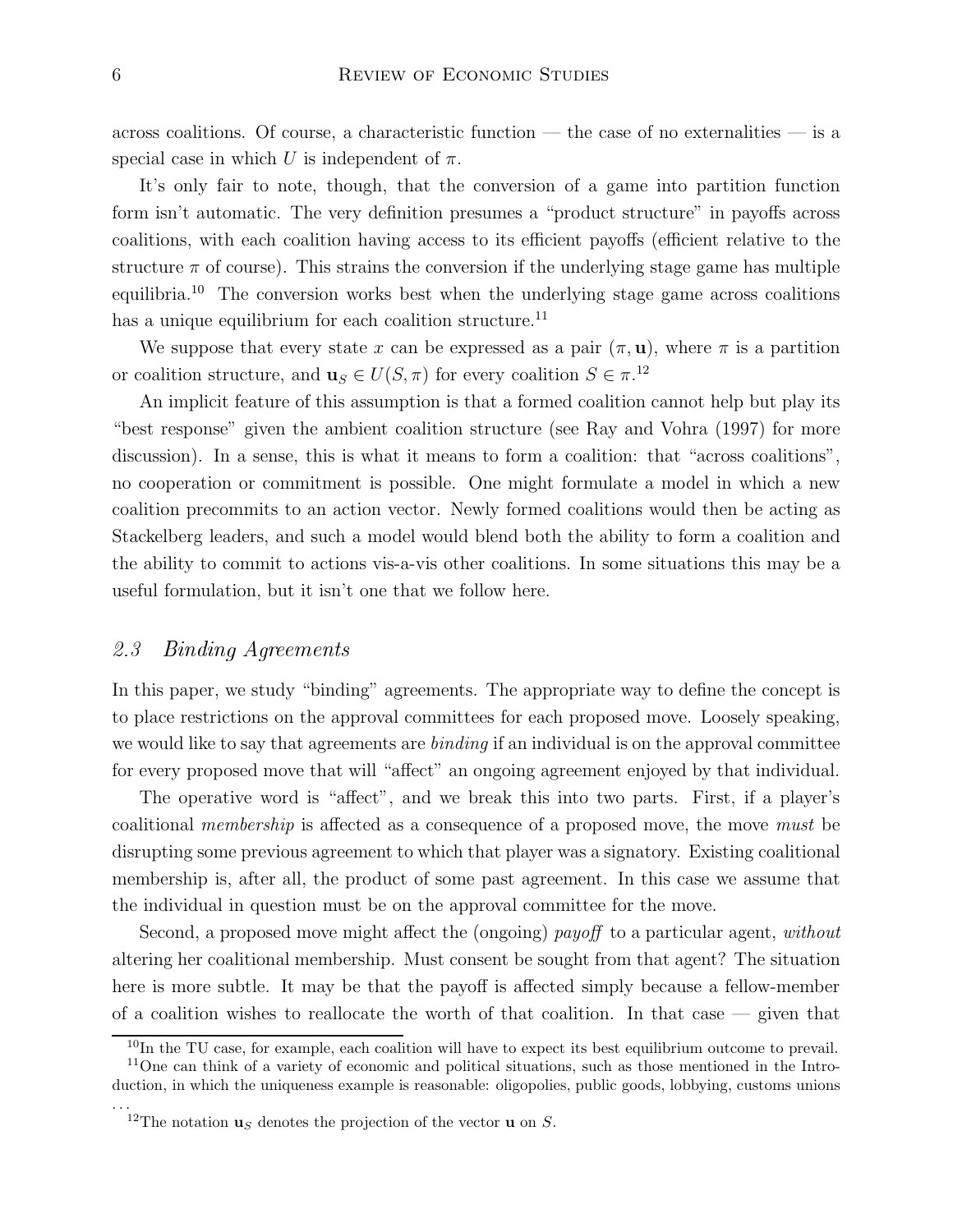the existing allocation is in force — it is only reasonable that our agent be on the approval committee for the move. On the other hand, our agent's payoff may be affected because of a coalitional change elsewhere in the system, which then affects our agent's coalition via an externality. Our agent is "affected", but need not be on the approval committee because she wasn't part of the agreement "elsewhere" in the first place.<sup>13</sup>

We may summarize more formally as follows. For any move from x to y, let  $C(x, y)$  denote the set of individuals whose coalitional membership is altered by the move, and  $P(x, y)$  the set of individuals whose one-period payoffs are altered by the move. Say that agreements are binding if the following restrictions on approval committees are satisfied:

[B.1] For every state x and proposed move y,  $C(x, y)$  is a subset of any approval committee for the move.

[B.2] Consider a coalition S with membership entirely untouched by a move from state x to state y. Then, provided either that there has been no change at all in the coalitional structure or that payoffs are described by a characteristic function, every member of  $S \cap P(x, y)$  must belong to any approval committee for the move.

The discussion above indicates that [B.2] is the more subtle of the two restrictions. The idea behind [B.2] is simply this: fix a coalition and a move that does not alter this coalition. If moreover, there is no change in the *entire* coalition structure, or if the situation is describable by a characteristic function to begin with, how could the payoff of a particular agent in the unchanged coalition possibly change? The answer implicit in [B.2] is that it could only have changed because there is a deliberate reallocation within that coalition, and then [B.2] demands that all individuals affected by that reallocation must approve the move.<sup>14</sup>

Thus [B.1] and [B.2] formalize binding agreements, and we maintain these restrictions throughout the paper. Sometimes — mainly in the examples — we invoke the *sufficiency* of these restrictions. Say that approval committees are minimal if any coalition respecting [B.1] and [B.2] can serve as approval committee for a proposed move.

We study binding agreements in this paper, but an entirely different theory can, in principle, be written down when the restrictions [B.1] and [B.2] are not met. Consider two variants.

First, a theory of "temporary agreements" can be constructed by assuming that agreements only bind for, say, one period. For any move from  $x$  to  $y$ , any approval committee must

<sup>&</sup>lt;sup>13</sup>Notice that we wouldn't insist that our player should *not* be on that approval committee; it's just that our definition of binding agreements is silent on the matter.

<sup>&</sup>lt;sup>14</sup>This restriction would make less sense if there were multiple equilibria across coalitions. For then a changed payoff in coalition  $S$  could be compatible with no change in the coalition structure if somehow, the selection of across-coalition equilibria were affected by the move. No "deliberate reallocation" within S is involved.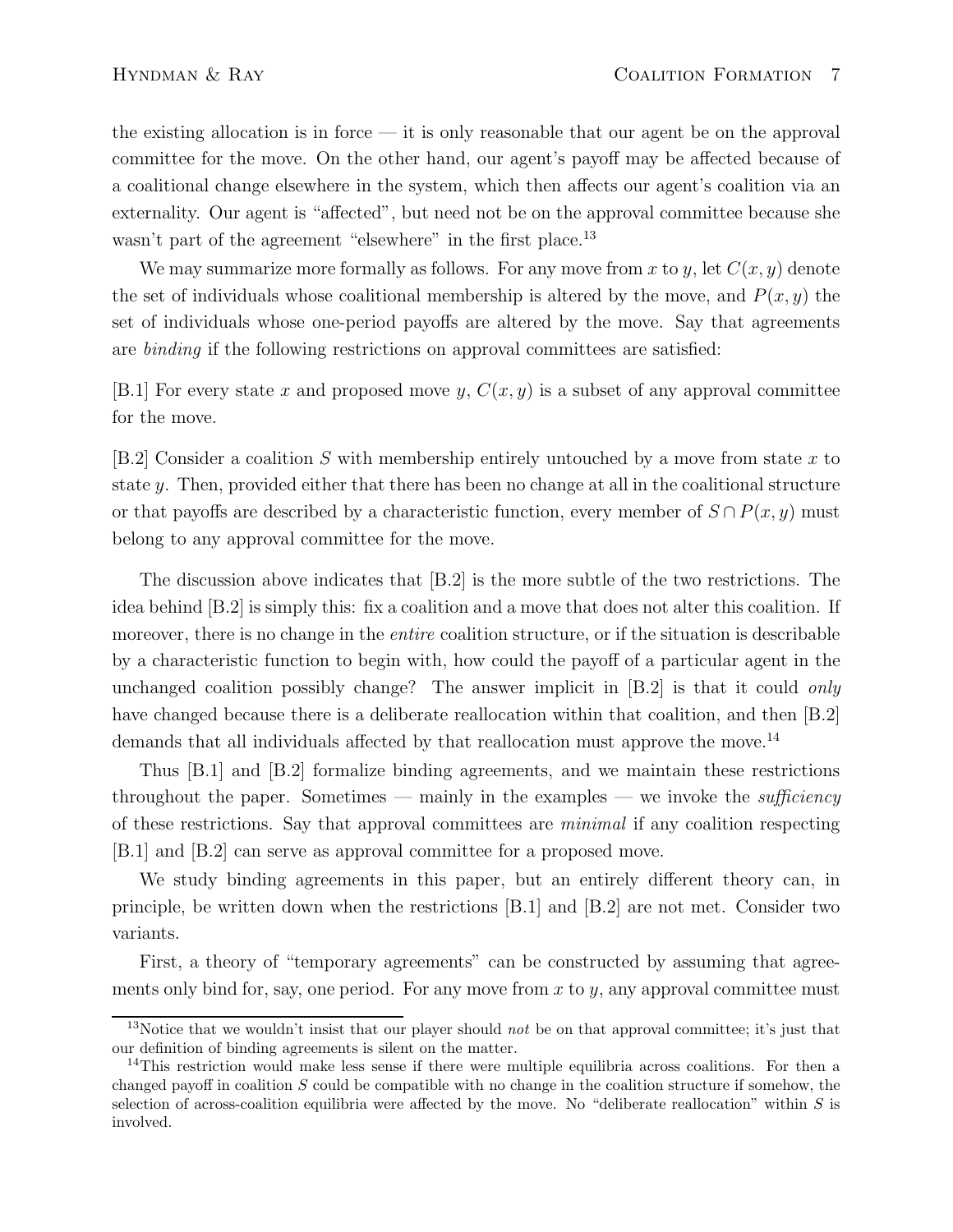contain all members of at least  $m-1$  of the m new coalitions that form, and in particular, must include all new coalitions in y that are not subsets of former coalitions in  $x$ .<sup>15</sup>

As a second variant, allow a coalition to break up or change if some given fraction (say a majority) of the members in that coalition permit that change. Some political voting games or legislative bargaining would come under this category. Now any approval committee must consist of at least a majority from every coalition affected by the move from one state to another.

It is also worth noting that our definition of binding agreements is not the strongest such definition one can write down. For instance, one might require that a coalition once formed can never break up again (as in Seidmann and Winter (1998)), or even more strongly, that an agreement once written can never be renegotiated Ray and Vohra (1999)).

#### 2.4 A Technical Restriction on Protocols

A mild technical restriction on proposer protocols will also be maintained throughout the paper.

[P] For each i, let  $H_i$  be the set of histories after which player i is asked to make a proposal with positive probability. Then this probability is *uniformly* positive on  $H_i$ .

All that [P] rules out is the rather arcane possibility that some player may be asked to propose along a sequence of histories with a corresponding sequence of positive probabilities that converges to 0. [P] is satisfied for every reasonable protocol that we can think of, including all deterministic and history-independent random protocols. Indeed, we shall sometimes restrict the protocol more strongly, asking that it be entirely independent of history, simply assigning a fixed proposer probability vector to each going state.

#### 2.5 Strategies and Equilibrium

At each stage of the proceedings, we keep track of past proposers, proposals and rejectors (if any). A history at some stage of the game is a list of such objects up to, but not including, the events that will occur at that stage. Such stages may be of various kinds: a proposer is about to be chosen, or a proposal about to be made, or a responder about to respond, or such matters concluded — a state about to be implemented. We use obvious nomenclature to distinguish between the different types: "proposer histories, " "responder histories, " "implementation histories, " and so on.

<sup>&</sup>lt;sup>15</sup>The interpretation is that if a new coalition is formed by taking members from more than one erstwhile group, then all the members of the new coalition must approve the move. At best one coalition may be left out of the approval process, and this coalition must be a subset of an ertswhile coalition. It is to be interpreted as a "residual" left by the other "perpetrating coalitions" (compare with the definition of perpetrators and residuals in Ray and Vohra (1997)).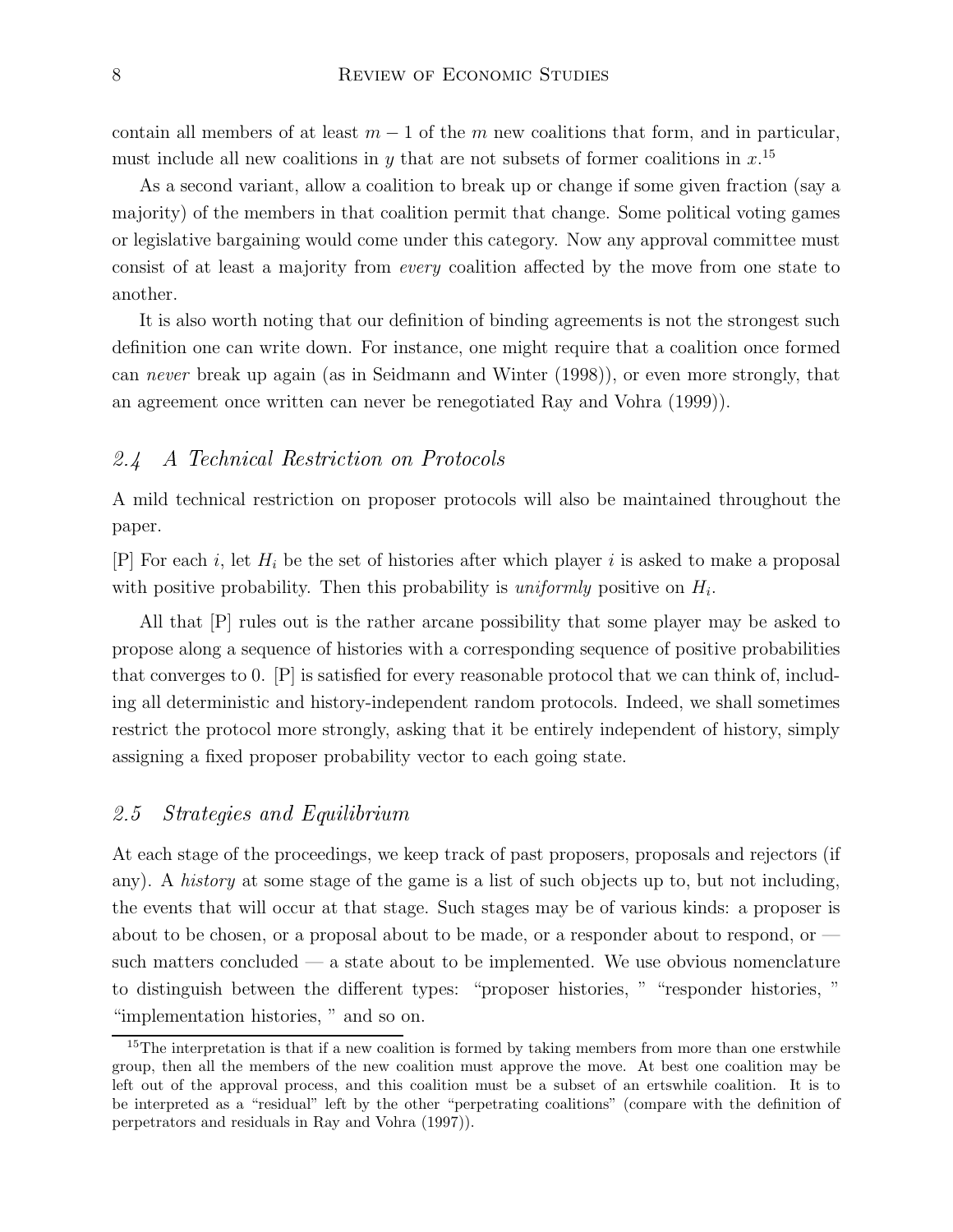At proposer or responder histories players have to take deliberate actions. A full listing of a particular player's actions for all such histories is a strategy for that player. Notice that we are being deliberately quite general here by allowing for all history-dependent strategies. We'll see why in the next section.

To describe strategies more formally, consider an individual  $k$ . For a proposer history h at which k is meant to propose, she must choose a (possibly new) state  $y$  and an approval committee S for the proposed move. She could employ a behavior strategy, which would be a probability distribution over  $(y, S)$ . Denote by  $\mu_k(h)$  the probability distribution that she uses at proposer history  $h^{16}$ 

Likewise, at a responder history h at which k is meant to respond, denote by  $\lambda_k(h)$  be the probability that  $k$  will accept the going proposal under that history. The full collection  $\sigma = {\mu_k, \lambda_k}$  over all players k is a strategy profile.

A strategy profile  $\sigma$  induces *value functions* for each player. These are defined at all histories of the game, but the only ones that we will need to track are those just prior to the implementation of a fresh state (or the unaltered continuation of a previous state). Call these *implementation histories*. On the space of such histories, every strategy profile  $\sigma$  (in conjunction with the given proposer protocol) defines a stochastic process  $P^{\sigma}$  as follows. Begin with an implementation history. Then a state is indeed "implemented." Subsequently, a new proposer is determined. The proposer proposes a state. The state is then accepted or rejected. (The outcome in each of these last three events may be stochastic.) At this point a new implementation history  $h'$  is determined. The entire process is summarized by the transition  $P^{\sigma}$  on implementation histories.

For each person  $i$  and given an implementation history  $h$ , the value for  $i$  at that date is given by

$$
V_i^{\sigma}(h) = (1 - \delta)u_i(x) + \delta \int V_i^{\sigma}(h')P^{\sigma}(h, dh')
$$
 (1)

where x is the state implemented at h. Given any transition  $P^{\sigma}$ , a standard contraction mapping argument ensures that  $V_i^{\sigma}$  is uniquely defined.

Say that a strategy profile  $\sigma$  is an *equilibrium* if two conditions are met for each player *i*:

(a) At every proposer history h for i,  $\mu_i(h)$  has support within the set of proposals that maximize the expected value  $V^{i}(h')$  of i, where  $h'$  is the subsequent implementation history induced by i's actions and the given responder strategies.

(b) At every responder history for i,  $\lambda_i(h)$  equals 1 if  $V_i^{\sigma}(h') > V_i^{\sigma}(h'')$ , equals 0 if the opposite inequality holds, and lies in  $[0, 1]$  if equality holds, where  $h'$  is the implementation history induced by acceptance, and  $h''$  the implementation history induced by rejection.

<sup>&</sup>lt;sup>16</sup>Notice that we are allowing any proposer to make a proposal to any committee.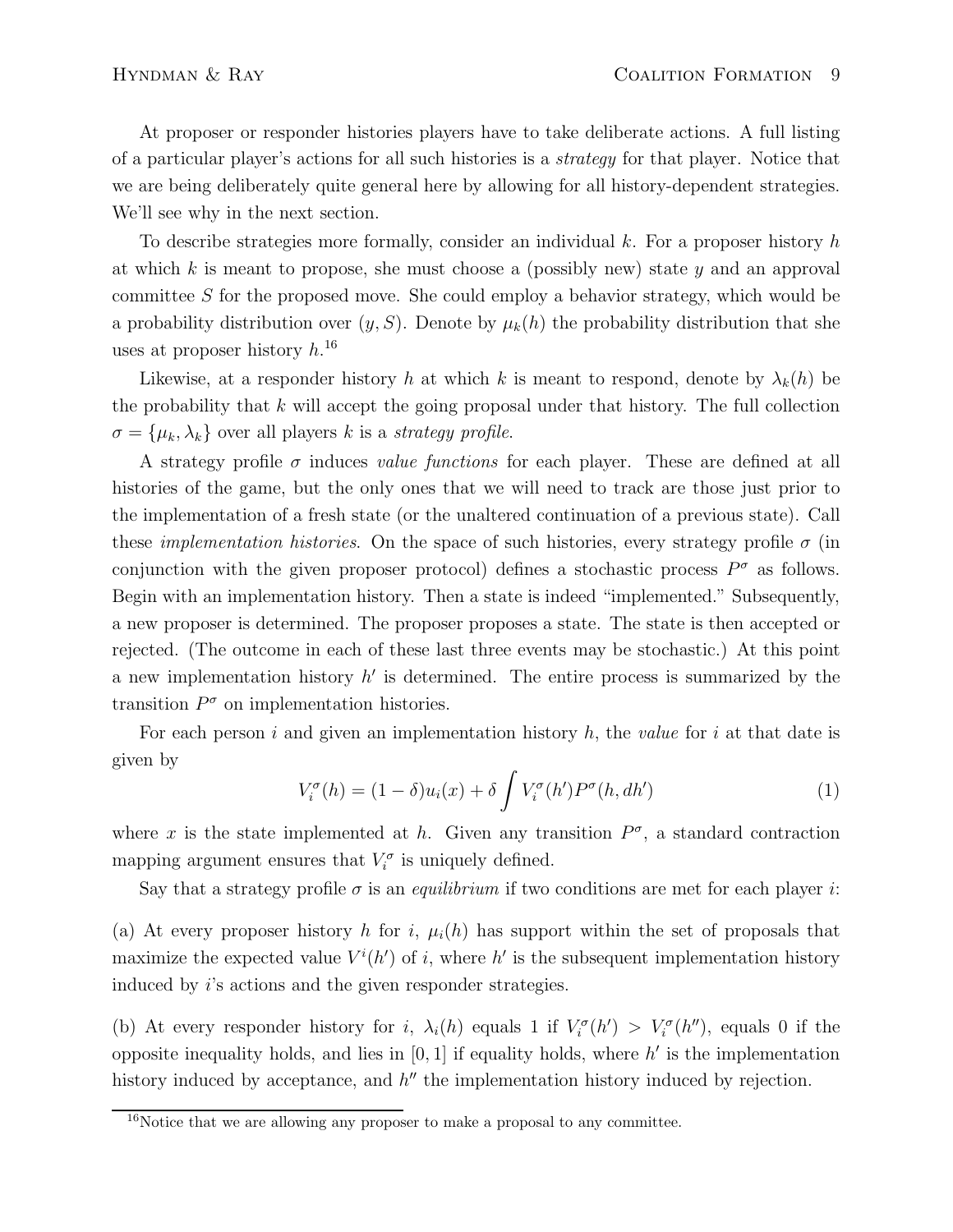In the case in which the proposer protocol is history-independent, say that strategies are *Markovian* if h can be replaced by the going state x everywhere in the definitions above. A Markov equilibrium is an equilibrium involving Markov strategies.

This is a well-defined game of perfect information. Given that  $X$  is compact and  $u_i$  is continuous for every i, the existence of equilibrium is guaranteed (see, e.g., Harris  $(1985)$ ). The existence of Markov equilibrium is easy enough to establish this if  $X$  is finite or countable (see the Supplementary Notes).

As discussed in the Introduction and in more detail below, we will sometimes employ a mild refinement. In particular, say that an individual is benign if she prefers an outcome in which other individuals are better off, provided that she is not worse off, where the terms "better off" and "no worse off" are defined with respect to equilibrium value functions, in just the same way as equilibrium payoffs are. Viewed alternatively as an equilibrium refinement, say that an equilibrium strategy profile is *benign* if for no individual and no history is there a deviation which increases the payoffs of some players while leaving all other payoffs (including that of the deviating player) unchanged.

#### 2.6 Absorption and Efficiency

An equilibrium induces a stochastic process on the space of implementation histories. Consider the stochastic process of one-period payoff vectors  $\mathbf{u}(x_t)$  thus generated. Say that an equilibrium is *absorbing* if  $\mathbf{u}(x_t)$  converges almost surely from every initial history.

A vector of payoffs **u** *Pareto dominates* another vector **u**' if **u**  $\gg$  **u**'. A payoff vector exhibits (static) *efficiency* if it is not Pareto dominated by any payoff vector associated with some other state.

We can easily apply this concept to absorbing equilibria with well-defined payoff limits. Specifically, say that absorbing equilibria are *asymptotically efficient* if their payoff limits are (static) efficient.

To be sure, we can be more demanding in our efficiency requirement. Say that an equilibrium is *dynamically efficient* from some initial history h if the vector  $V^{\sigma}(h)$  is not Pareto-dominated by the infinite-horizon payoff arising from some, conceivably stochastic, sequence of states.

Whether dynamic or static, our notion of efficiency must respect the same constraints that the players themselves face. In particular, if payoffs cannot be freely transferred across players it would be inappropriate to label an equilibrium as inefficient if it fails to maximize, say, the sum of total surplus. So lack of transferability, for instance, should not be judged as a prima facie correlate of inefficiency. The efficiency definition itself must be suitably modified.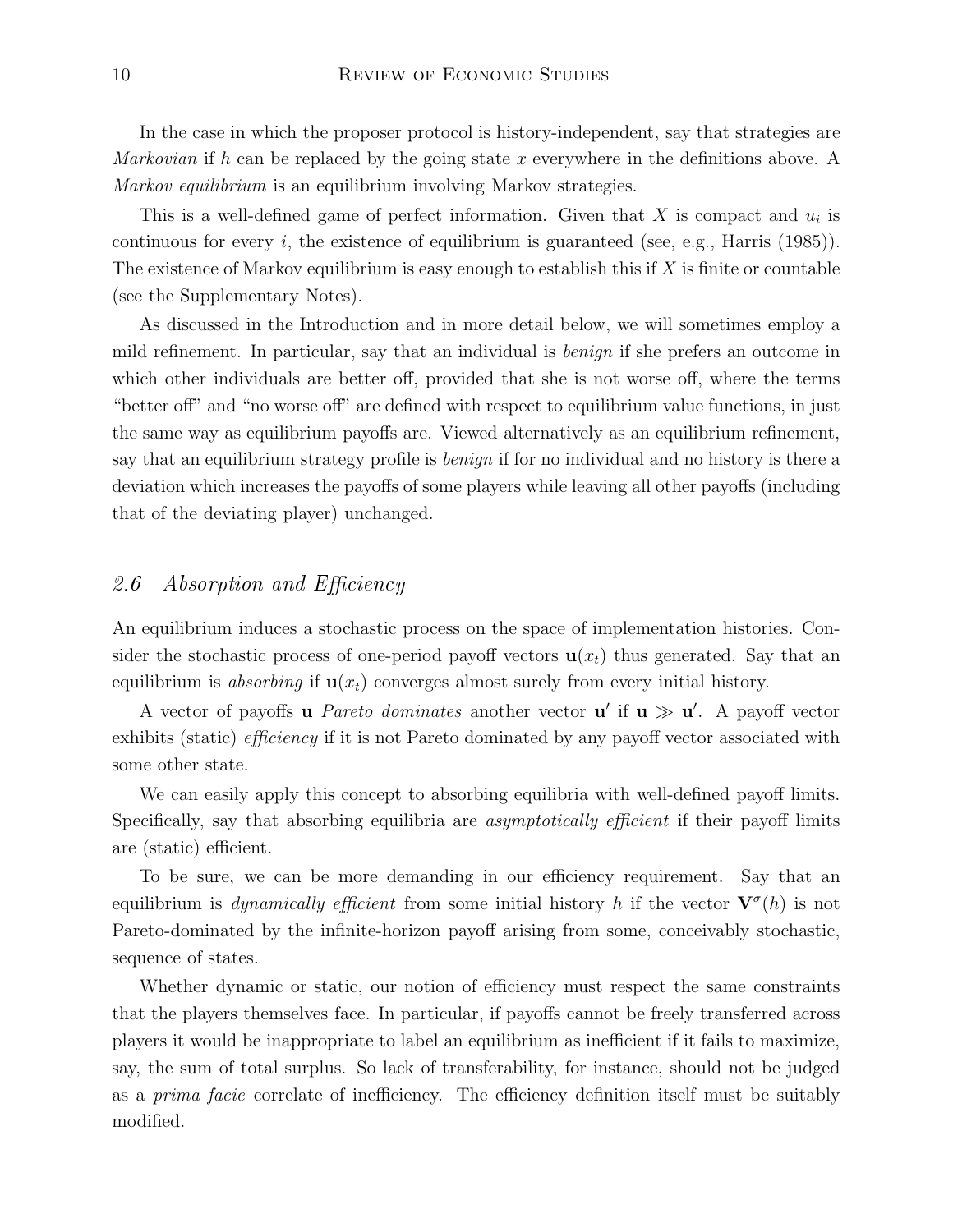# 3 CHARACTERISTIC FUNCTION GAMES

Recall that for characteristic functions, the dependence of coalitional worth on the ambient partition can be dropped, so that the set of feasible payoff vectors for each coalition  $S$  is given simply by  $V(S)$ . We will prove that every equilibrium of every game of coalition formation derived from a characteristic function must be absorbing (Proposition 1). Moreover, the absorbing limit is efficient (Propositions 2 and 3). These findings substantially extend Seidmann and Winter (1998) and Okada (2000), who prove similar results for Markovian equilibria in transferable-utility superadditive games in which coalition structures grow ever coarser.

We require neither transferable utility nor superadditivity (though we don't rule such possibilities out either), nor do we assume that equilibria are Markovian. The possible lack of transferability means that the limit outcome need not maximize the sum of payoffs. The possible lack of superadditivity means that there is no necessity for the grand coalition to form in the limit. Most important, however, is the lack of restriction to Markovian equilibrium. As already discussed in the Introduction, it is well known that in bargaining games with three or more players, there are history-dependent equilibria with inefficient outcomes (part of the pie may be wasted). Our model includes these scenarios as special cases with the one difference that negotiations — while binding — can always be reopened. With the help of some other restrictions (see below) it is this difference that forces static inefficiency to ultimately disappear, whether or not strategies are conditioned on history.

#### Absorption  $3.2$

**Proposition 1.** Assume [B.1] and [B.2]. In a game of coalition formation derived from a characteristic function, all equilibria are absorbing.

*Proof.* Fix any equilibrium strategy profile  $\sigma$  and initial condition  $x_{-1}$ , and consider the stochastic process on histories thus generated. Conditions B.1 and B.2 tell us that for every player *i*, and for every history  $h_t$  with going state  $x_t$ ,

$$
V_i^{\sigma}(h_{t+1}) \ge u_i(x_t) \tag{2}
$$

for every equilibrium realization of the state  $h_{t+1}$  conditional on  $h_t$ .

We claim that the induced stochastic process on  $V_i^{\sigma}$  is a submartingale. To prove this,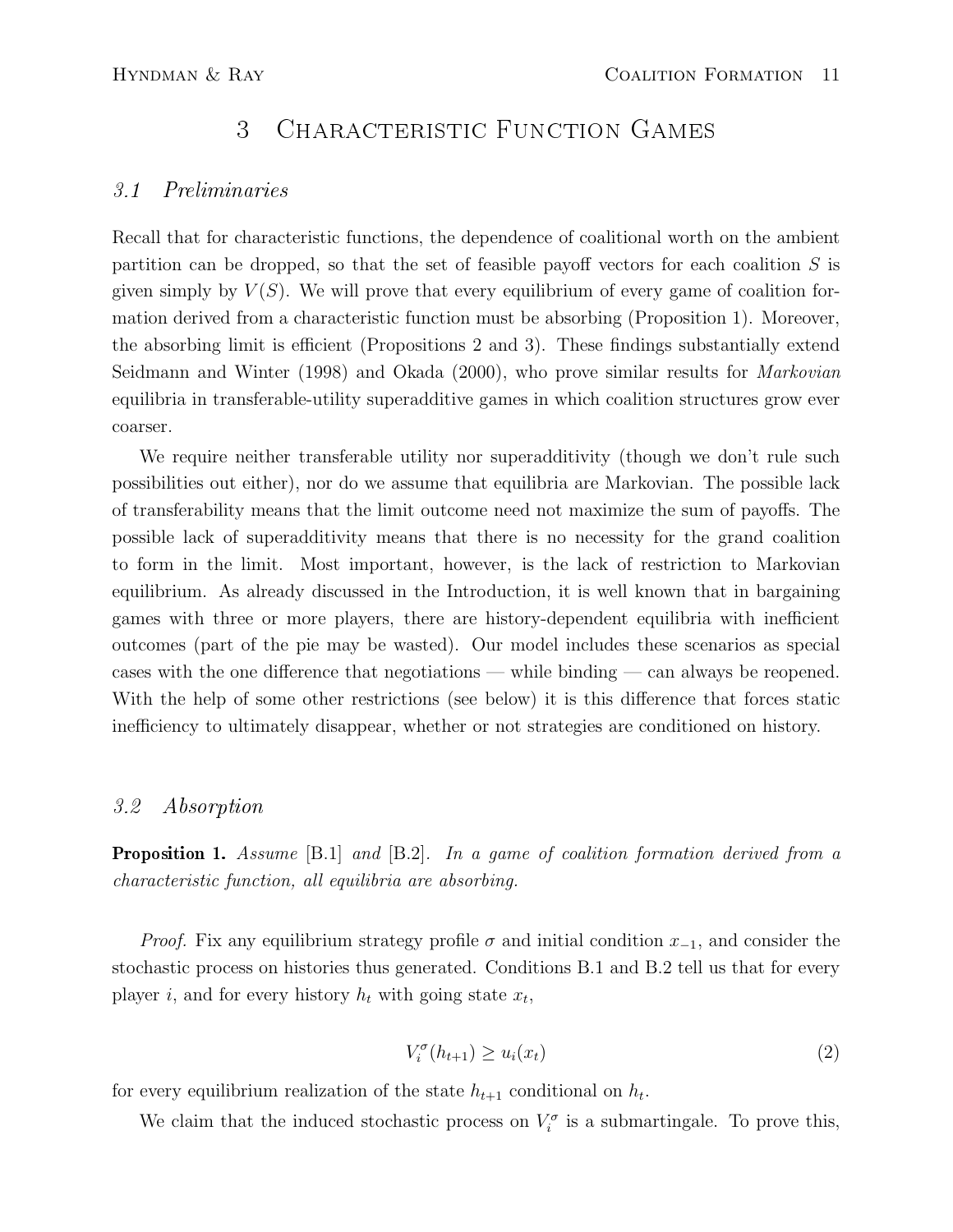recall the functional equation

$$
V_i^{\sigma}(h_t) = (1 - \delta)u_i(x_t) + \delta \int V_i^{\sigma}(h_{t+1}) P^{\sigma}(h_t, dh_{t+1})
$$
\n(3)

and use  $(2)$ ; it is easy to see that

$$
V_i^{\sigma}(h_t) \ge u_i(x_t) \tag{4}
$$

as well. Now suppose, contrary to our assertion, that

$$
\mathbf{E}[V_i^{\sigma}(h_{t+1})|h_t] < V_i^{\sigma}(h_t)
$$

for some history  $h_t$ . Then the functional equation (3) implies that

$$
V_i^{\sigma}(h_t) < (1 - \delta)u_i(x_t) + \delta V_i^{\sigma}(h_t),
$$

which directly contradicts (4). This proves the claim.

Because  $V_i^{\sigma}$  is a bounded function on histories, the Martingale Convergence Theorem (see, e.g., Ash (1972, Theorem 7.4.3)) implies that the induced sequence of random variables  $V_i^{\sigma}(h_t)$  converges almost surely to some limit random variable; call it  $V^*$ .

Next, observe that the random variable  $Z(h_t) \equiv \mathbf{E}(V_i^{\sigma}(h_{t+1})|h_t)$  is also a submartingale.<sup>17</sup> To see this, recall that  $Z(h_{t+1}) \geq V_i^{\sigma}(h_{t+1}),$  so that  $\mathbf{E}(Z(h_{t+1})|h_t) \geq \mathbf{E}(V_i^{\sigma}(h_{t+1})|h_t) = Z(h_t).$ It follows that  $\mathbf{E}(V_i^{\sigma}(h_{t+1})|h_t)$  converges a.s. to a limit.

Finally, recalling (3) and writing it along any sample path for which both  $V_i^{\sigma}(h_t)$  and  $\mathbf{E}(V_i^{\sigma}(h_{t+1})|h_t)$  converge, we must conclude immediately that  $u_i(x_t)$  converges along the very same sample path. Hence  $u_i(x_t)$  converges a.s., and the equilibrium is absorbing.  $||$ 

#### 3.3 Efficiency

In this subsection the following restrictions apply: (i) we study *pure strategy* equilibria, though we allow for arbitrary forms of history-dependence in the strategies, (ii) we assume that the state space X is finite, and (iii) we suppose that players are *benign* in the sense defined in Section 2.5 — assuming that they are no worse off, they prefer an outcome path in which no one else is worse off either and at least one individual is strictly better off. The main result of this section states that under the restrictions described above, every limit payoff of every equilibrium — well-defined by Proposition 1 — must be efficient.

**Proposition 2.** Suppose that the set of states is finite. Then in characteristic function games with permanently binding agreements, every pure strategy benign equilibrium is asymptotically

<sup>&</sup>lt;sup>17</sup>To be sure, we employ the regular version of conditional expectations in defining  $Z$  here.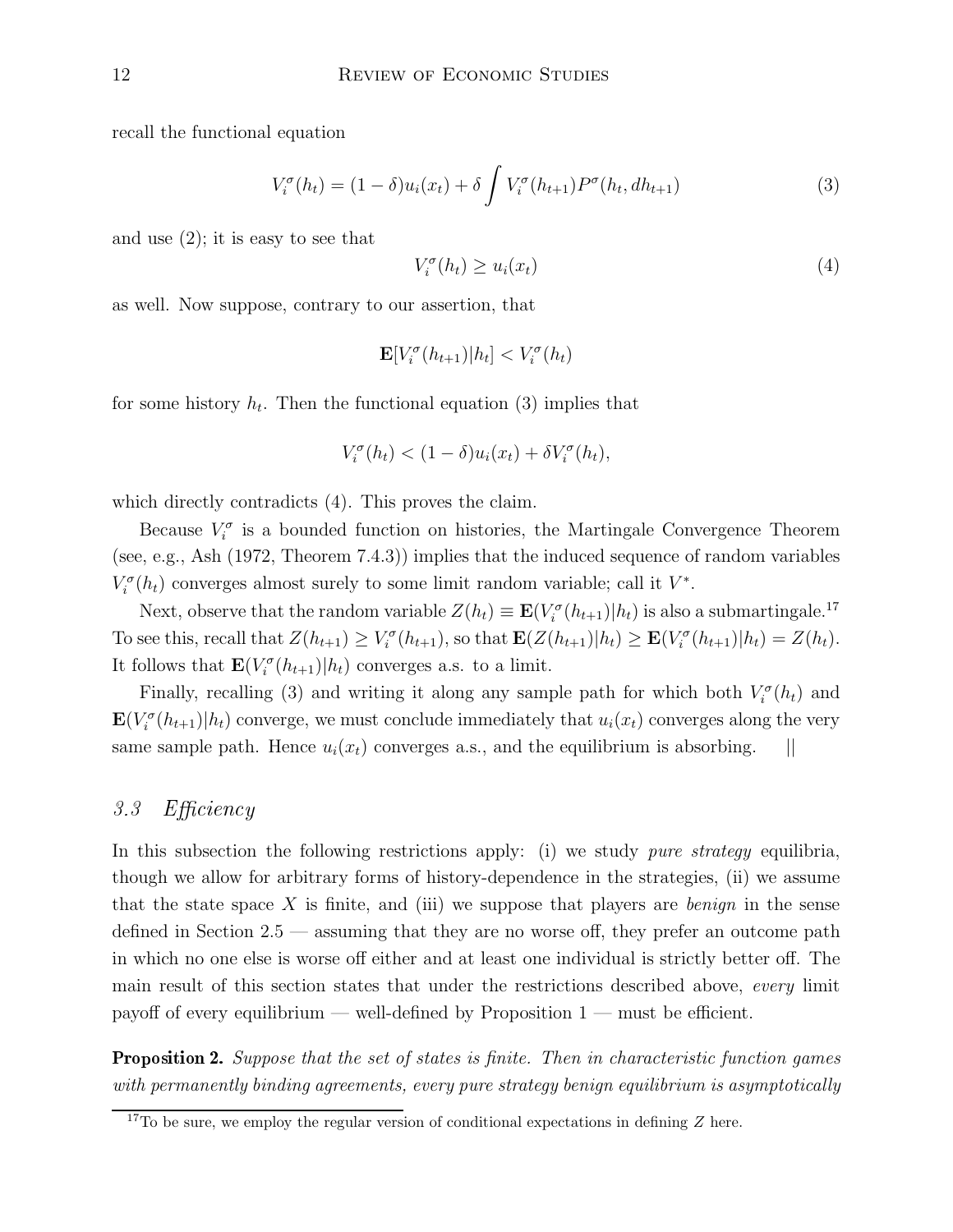efficient: every limit payoff is static efficient.

*Proof.* Consider any equilibrium  $\sigma$ . The proof of Proposition 1 tells us that both  $V_i^{\sigma}(h_t)$ and  $\mathbf{E}(V_i^{\sigma}(h_{t+1})|h_t)$  converge to random variables  $V^*$  and  $\hat{V}^*$  a.s.

By the submartingale property,  $\hat{V}^* \geq V^*$  a.s., but indeed equality must hold. To see this, recall the notation  $Z(h_t) \equiv \mathbf{E}(V_i^{\sigma}(h_{t+1})|h_t)$ . Observe that  $\mathbf{E}(V_i^{\sigma}(h_t))$  and  $\mathbf{E}(Z(h_{t-1}))$ converge to  $\mathbf{E}(V^*)$  and  $\mathbf{E}(\hat{V}^*)$  respectively (by the dominated convergence theorem), and that  $\mathbf{E}(Z(h_{t-1})) = \mathbf{E}[\mathbf{E}(V_i^{\sigma}(h_t)|h_{t-1})] = \mathbf{E}(V_i^{\sigma}(h_t))$  for every  $t \geq 1$ . So  $\mathbf{E}(\hat{V}^*) = \mathbf{E}(V^*)$ . Because  $\hat{V}^* \geq V^*$  a.s., equality must hold a.s.

Consider, then, any path  $\{h_t\}$  for which the above equality holds. Then the associated sequence of payoff vectors  $\mathbf{u}(x_t)$ , values  $\mathbf{V}^{\sigma}(h_t)$ , and conditional expectations  $\mathbf{E}(\mathbf{V}^{\sigma}(h_{t+1})|h_t)$ all converge to the same limit  $\mathbf{u}^*$ . Because there are finitely many states, the limit of oneperiod payoffs is a.s. attained after finitely many dates. We claim that the same is a.s. true for  $\mathbf{E}(\mathbf{V}^{\sigma}(h_{t+1})|h_t)$  (and trivially for  $\mathbf{V}^{\sigma}(h_t)$  as a consequence).

Suppose that the assertion is false. Then there is a positive measure of sample histories<sup>18</sup> such that one-period payoffs converge in finite time but the same isn't true for  $\mathbf{E}(\mathbf{V}^{\sigma}(h_{t+1})|h_t)$ . Indeed, because there are countably many dates, there is an integer S such that a positive measure of histories exists satisfying all the requirements in the preceding sentence and the additional requirement that one-shot payoffs converge by date S. Let  $\Omega$ denote this distinguished set of sample paths, and let  $\Omega^c$  be its complement. For each path  ${h_t} \in \Omega$  there is an individual i and a subsequence  $t_k$  such that for every k,

$$
\mathbf{E}(V_i^{\sigma}(h_{t_k+1})|h_{t_k}) > u_i,
$$
\n<sup>(5)</sup>

where  $u_i$  is the *particular* limit of one-shot payoffs for i along this path. The strict inequality in (5) implies that there is a another subsequence  $s_k$  of dates, with  $s_k > S$  for all k, such that at each of those dates, some proposer makes a proposal which yields a higher payoff to player *i* than the normalized value of  $u_i$ . Because we only study pure strategies, such a proposal must be made and accepted with probability at least  $\zeta > 0$ , where  $\zeta$  is uniform across histories and individuals, and is given by the restriction [P]. Now observe that such a proposal, if accepted, *must* subsequently lead to paths that are not in  $\Omega$ . This is because (i)  $\Omega$  contains only those paths for which one-period payoffs have already converged by date S, (ii) every  $s_k$  exceeds S, and (iii) an accepted proposal must lead to a change in the (by-then) stationary path of one-period payoffs. More formally,

$$
Prob(\Omega^c | h_{s_k}) \ge \zeta > 0
$$
 for all  $k$ ,

<sup>&</sup>lt;sup>18</sup>To be sure, this positive measure is generated by the protocol as well as equilibrium strategies.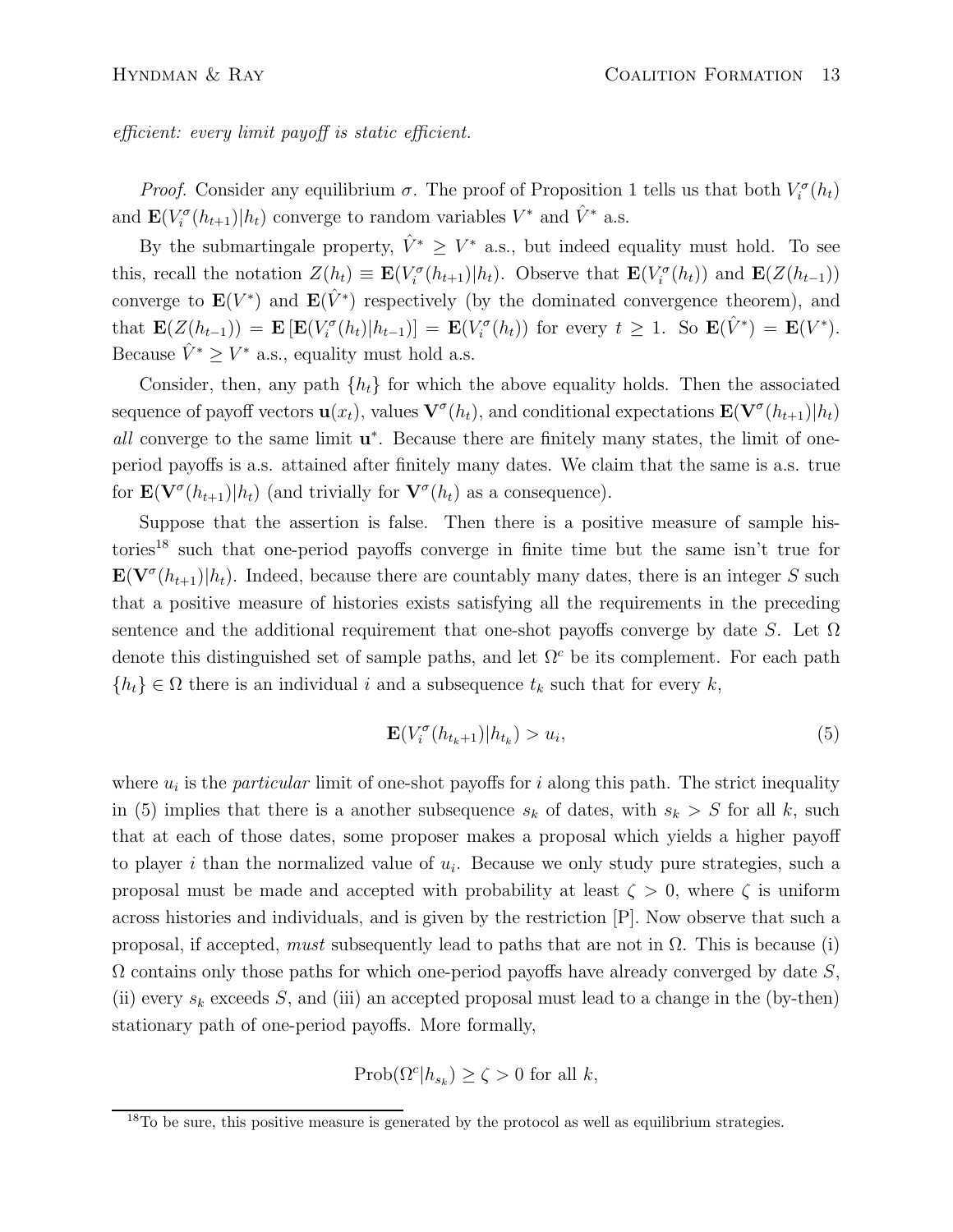whenever the path  $\{h_t\}$  lies in  $\Omega$ . It is easy to see that this must imply Prob $(\Omega^c) = 1$ , a contradiction. This proves the claim that  $\mathbf{u}(x_t)$ ,  $\mathbf{V}^{\sigma}(h_t)$ , and  $\mathbf{E}(\mathbf{V}^{\sigma}(h_{t+1})|h_t)$  all converge in finite time to the same limit  $\mathbf{u}^*$ , a.s.

We complete the proof by showing that  $\mathbf{u}^*$  must be efficient. Suppose not; then there is a state x such that  $u(x) > u^*$ . Suppose a player were to propose x. The offer must be rejected, otherwise we are not in equilibrium. Consider all the rejectors: all the players who will reject conditional on all previous responders accepting. Number these players  $1, \ldots, R$ in order of their appearance. For each rejector i, let  $h'_i$  denote the history following her acceptance and  $h''_i$  the history following her rejection. Because the last rejector R rejects, it is easy to see that  $V_2(h''_R) \ge u_2(x) > u_2(x^*)$ . Moreover, no other player can be worse off compared to  $\mathbf{u}^*$ :  $V_i(h''_R) \geq u_i(x^*)$  for all *i*. In summary,

$$
V_i(h''_R) \ge u_i(x^*)
$$
 for all *i*, with strict inequality for some *i*. (6)

Now consider player  $R-1$ . She, too, rejects the offer. Therefore the first part of (6) holds for the history  $h''_{R-1}$ . In general, no more can be said, but because  $R-1$  is benign and (6) holds for the history  $h''_R$ , it must hold too for the history  $h''_{R-1}$ . Continuing recursively in this way, we see that  $(6)$  must holds for the history  $h''_1$ 1 . But now we have a contradiction. By benignness, then, it is profitable for our proposer to propose  $x$  irrespective of whether it is accepted or rejected. |

This result is a substantial generalization and extension of other literature, in the main because it establishes efficiency with no restriction on the degree of history-dependence in strategies. In contrast, the existing literature that establishes bargaining efficiency in characteristic function games restricts attention to Markov-perfect equilibria. Such a restriction is made for good reason: the results of Herrero (1985) and others show that multiple equilibria — many with inefficiency — are endemic when the Rubinstein bargaining model is extended to three or more players. Proposition 2 establishes that under some conditions — which we feel are acceptably mild — the multiplicity may still continue but all limit inefficiency must disappear.

#### 3.4 Discussion of the Efficiency Theorem

We briefly discuss the assumptions behind the efficiency proposition, and the extent to which they can be dropped.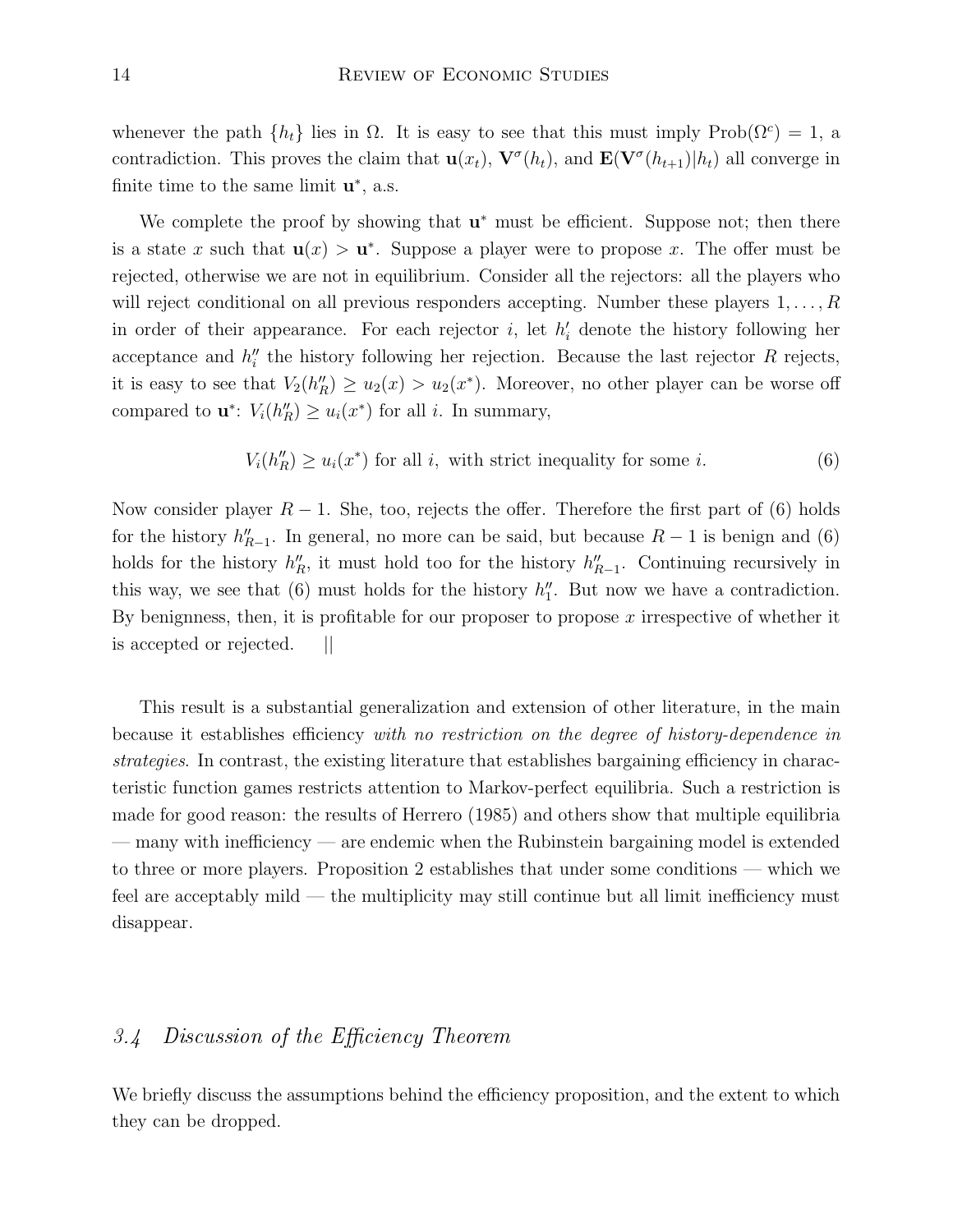#### 3.4.1 Transferable Utility and Finite State Spa
es

First, observe that even though our proposition is stated for finite state spaces, we can approximate arbitrarily high degrees of transferable utility. It should therefore not be concluded that our efficiency result is somehow linked to the presence or absence of transferability in payoffs.

The reader may nevertheless wonder if the proposition goes through if the state space is allowed to be infinite. We are not sure of the answer to this question in general, though we would conjecture that it is in the affirmative. For instance, here is a version of Proposition 2 when the proposer protocol is restricted to be deterministic.

**Proposition 3.** Suppose that every individual is benign, the proposer protocol is deterministic and the set of states is compact. Then in characteristic function games with permanently binding agreements, every limit payoff of every pure strategy equilibrium is efficient.

The proof is similar to that of Proposition 2 and is made available in the Supplementary Notes.

#### 3.4.2 Ongoing Negotiations and Benignness

If negotiations are not permitted to continue indefinitely, then inefficiency is endemic. For n-person bargaining games, where  $n \geq 3$ , Herrero and Shaked provide the required analysis. The inefficient equilibria in their construction cannot be Markovian. For more general  $n$ person characteristic functions, in which intermediate coalitions have worths, even Markov equilibria can yield inefficiency when ongoing renegotiation is not possible (Chatterjee *et al.*) (1993)).

To illustrate these points (as well as the discussion of benignness below), consider a fourplayer characteristic function. Assume that the grand coalition of all players can achieve a total worth of 1, allocable in any way among the players. Next, suppose that every twoperson coalition has a (transferable) worth of x, where x is a positive number. All other coalitions have zero worth.

Suppose that an initial proposer is chosen at random, and after this the first rejector of a going proposal (if any) gets to counterpropose. Suppose further once an agreement is made, it cannot be further renegotiated. Then, using arguments similar to Herrero (see Osborne and Rubinstein (1994, p. 130)), and provided that discount factors are close enough to 1, one can easily construct an equilibrium in which players 1 and 2 divide  $x$ , while players 3 and 4 divide their x, even if x is "small" (less than  $1/2$ , say). This outcome is supported by rewarding a player for rejecting a deviant offer by receiving the entire unit pie in the next (and, therefore, every future) period.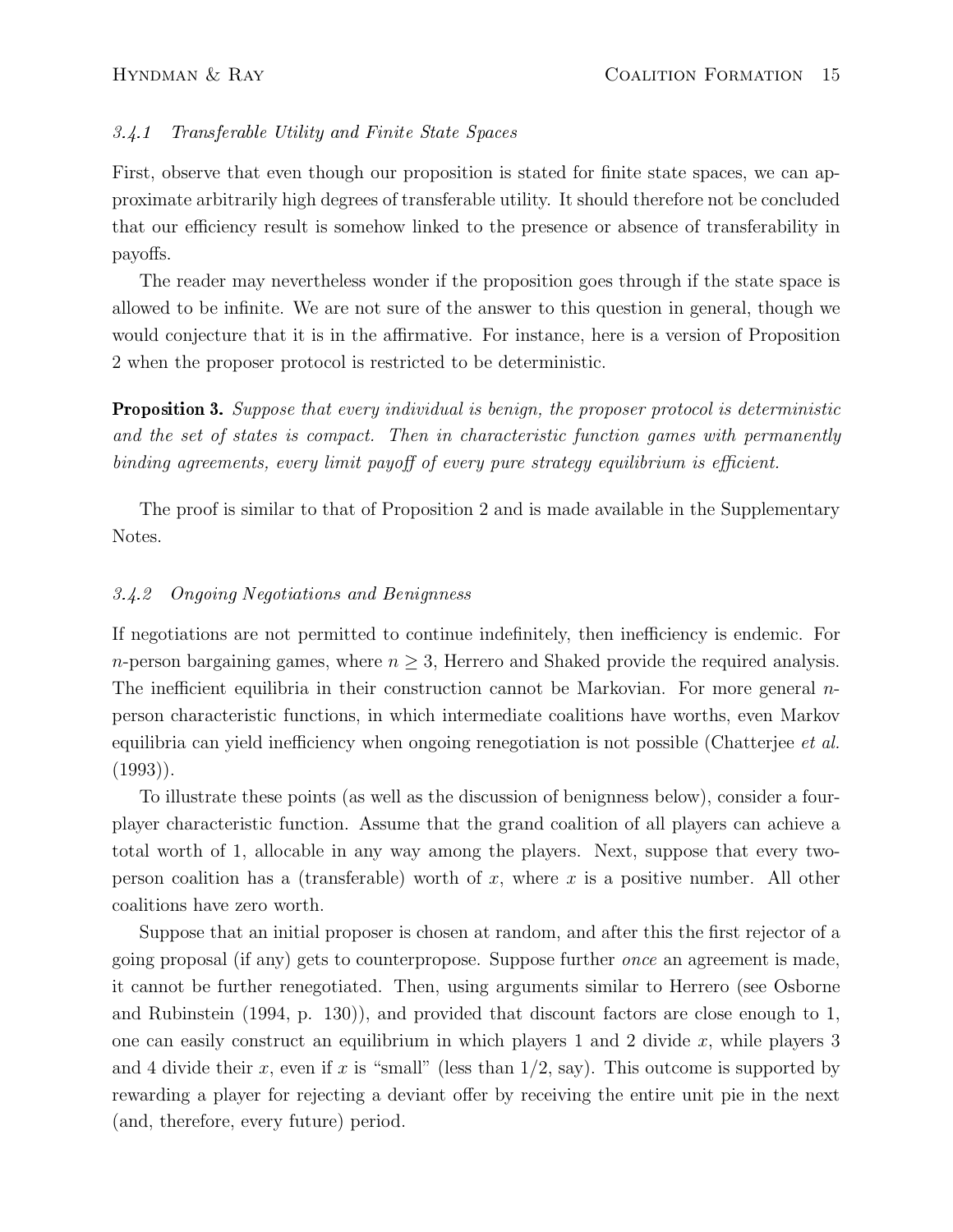This equilibrium is inefficient, and what is more, the imposition of benignness won't get rid of it. The reason is that a deviant proposer is strictly punished by the above strategies (given that  $x$  is strictly positive).

This illustrates the possible inefficiency of history-dependent equilibria. But Markovian equilibria may be inefficient as well. Consider a variant of this example in which only those two-player coalitions that contain player 1 obtain  $x$ , and the remaining subcoalitions get 0 (the grand coalition gets 1 as before). Following the arguments in Chatterjee et al. (1993), it is now possible to show — for discount factors close to  $1$  — that *every* Markovian equilibrium of this bargaining game is inefficient provided that  $1/2 < x < 1$ . Such an equilibrium must involve a two-person coalition (1 included) approximately splitting x, while the other two players get zero. Moreover, such equilibria are robust to the imposition of benignness.

In both these examples, an agreement once arrived at shuts down all further negotiations among the players who agree. It should therefore be clear that the ability to conduct ongoing negotiations is, generally speaking, necessary for Proposition 2. But on its own, it isn't enough. It is true that the Okada-Seidmann-Winter analysis implies the restoration of asymptotic efficiency for Markovian equilibria. But there are history-dependent equilibria that continue to display inefficiency.

In particular, add "ongoing negotiation" to the examples above. Provided that discount factors are high enough, one can construct equilibria in which every state is absorbing. Such absorption is obvious for any status-quo state involving the grand coalition. For other states, the status quo outcome is supported as an absorbing state as follows: reward a player for rejecting a deviant offer by allowing her to ask for (and receive) the grand-coalitional pie in the next (and, therefore, every future) period, net of what the other players are currently receiving in the status quo. It continues to be true — as guaranteed by Proposition  $1$  that we have payoff absorption (and in finite time) from every initial condition. However, for some initial conditions, convergence is to an inefficient state.

It is easy to verify directly that such equilibria are not benign. Indeed, our proposition implies that benignness must restore efficiency.

Is the benignness restriction on player preferences reasonable? Obviously, like every assumption it is open to scrutiny. We only mention that benignness has found support in a number of different experimental settings (including bargaining); see, e.g., Andreoni and Miller (2000), Charness and Grosskopf (2001) and Charness and Rabin (2002) among others. Indeed, these studies suggest something stronger than our benignness condition: people are sometimes willing to *sacrifice* their own payoff in order to achieve a socially efficient outcome.

In summary, our overall view is that asymptotic efficiency appears to be broadly guaranteed when both negotiations are forever ongoing (in principle) and all agents are benign, in that they do not grudge others a payoff improvement provided that they don't person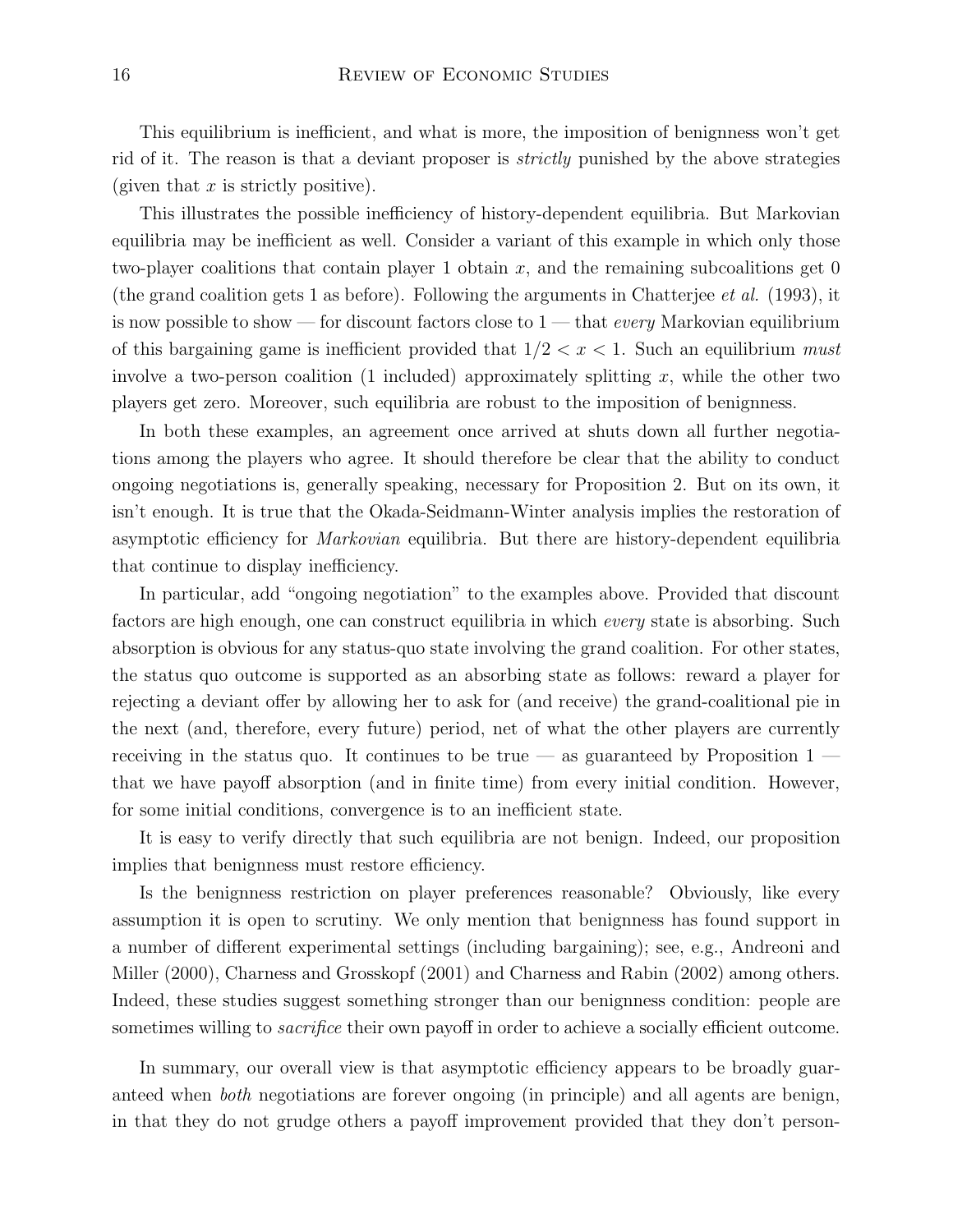ally lose in the process. The result holds whether or not payoffs are transferable. At the same time, these two conditions are critical. Without them, counterexamples to asymptotic efficiency can easily be constructed.

It is true that other assumptions have been made to prove the proposition. But we believe that these are essentially technicalities. For instance, Proposition 3 establishes a variant of the efficiency result when finiteness of the state space is dropped. The Supplementary Notes comment on another assumption: the restriction to pure strategies.

## 4 Games With Externalities

The ubiquitous absorption and efficiency results reported for characteristic functions break down when there are externalities across players. Equilibrium payoffs may cycle, and even if they don't, inefficiencies occur. Such outcomes are not driven by the self-fulfilling contortions of history-dependence. They occur even for Markovian equilibria.

Let's sidestep a common pitfall right away. It is tempting to think of inefficiencies as entirely "natural" equilibrium outcomes when externalities exist. Such an observation is true, of course, for games in which there are no binding agreements. When agreements can be costlessly written, however, no such presumption can and should be entertained. These are models of binding agreements, a world in which the so-called "Coase Theorem" is relevant. For instance, in all that we've done so far, two-player games invariably yield efficiency, quite irrespective of whether there are externalities across the two players. This is not to say that the "usual intuition" has no role to play. It must, because the process of negotiation is itself modelled as a noncooperative game. But that is a very different object from the "stage game" over which agreements are sought to be written. Indeed, while positive results are possible for three-player games (see Proposition 4 below), we are generally in murky waters as soon as the number of players exceeds two.

## 4.1 Three-Player Games

Three-player games represent an interesting special case. Even when externalities are allowed for, such games share a central feature with their characteristic function counterparts: each player possesses, in effect, a high degree of veto power in all changes which alter her payoff. This will allow us to prove an efficiency result even for the restricted class of Markovian equilibria. To be sure, the veto power isn't absolute, which blocks off the possibility of obtaining stronger efficiency results.

In passing, we note that three-player situations have been the focus of study in several applied models of coalition formation (see e.g., Krishna (1998), Aghion et al. (2004),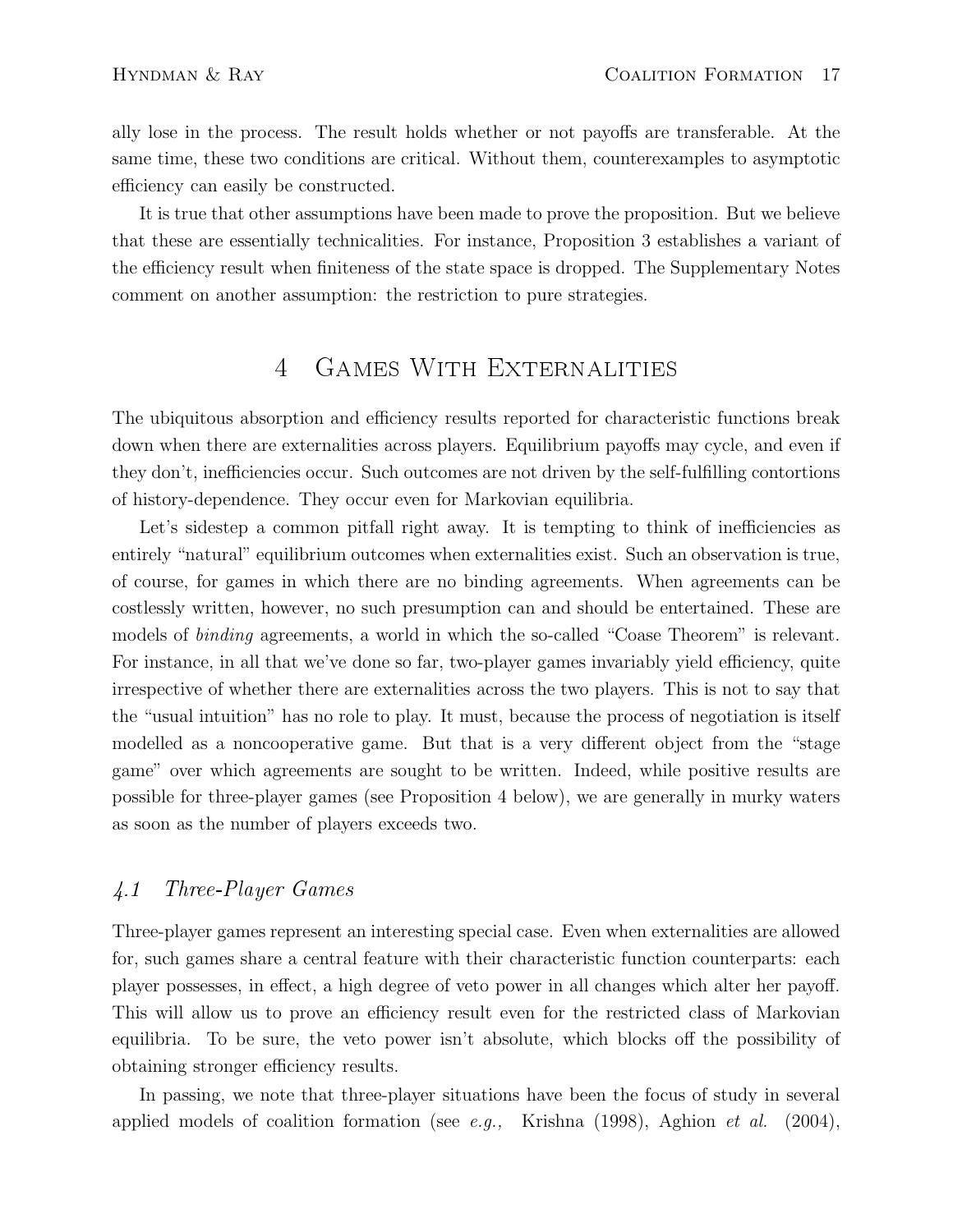Kalandrakis (2004) and Seidmann (2005)).

#### 4.1.1 The Failed Partnership

This example attempts to capture the following situation. There are three agents, any two of whom can become "partners". For instance, two of three countries could form a customs union, or a production cartel, or an R&D coalition with a commitment to share ideas. A three-player partnership is assumed not to be feasible (or has very low payoffs), but see the remarks on superadditivity below.

As partners two players earn a payoff, while the outsider is reduced to a relatively low payoff. In the example below, the failed partner is player 1. Partnerships between him and any other agent are dominated — both for the partners themselves and certainly for the outsider — by all three standing alone. In contrast, the partnership between agents 2 and 3 is rewarding (for those agents).

In the example below and those to follow, we simply record those states with nontrivial payoff vectors, and omit any mention of the remaining states, with the presumption that the payoffs in those states are zero to all concerned. We shall also be somewhat cavalier in our description of equilibrium and ignore these trivial states: equilibrium transitions from those states are implicitly defined in obvious ways.

$$
x_0: \pi_0 = \{\{1\}, \{2\}, \{3\}\}, \quad \mathbf{u}(x_0) = (6, 6, 6)
$$
  
\n
$$
x_1: \pi_1 = \{1, \{23\}\}, \quad \mathbf{u}(x_1) = (0, 10, 10)
$$
  
\n
$$
x_2: \pi_2 = \{2, \{13\}\}, \quad \mathbf{u}(x_2) = (5, 0, 5)
$$
  
\n
$$
x_3: \pi_3 = \{\{12\}, 3\}, \quad \mathbf{u}(x_3) = (5, 5, 0)
$$

**Observation 1.** For  $\delta$  sufficiently close to 1, inefficient outcomes  $x_2$  and  $x_3$  must be absorbing states in every equilibrium.

We omit a formal proof of this simple observation; the discussion to follow makes the argument clear. Despite the fact that  $x_2$  (or  $x_3$ ) is Pareto-dominated by  $x_0$ , player 1 won't accept a transition to  $x_0$ . If she did, players 2 and 3 would surely initiate a further transition to  $x_1$ . Player 1 *might* accept such a transition if she is very myopic and prefers the short-term payoff offered by  $x_0$ , but if she is patient enough she will surely see ahead to the infinite phase of "outsidership" that will surely follow the short-term gain. In that situation it will be impossible to negotiate one's way out of  $x_2$  or  $x_3$ . This inefficiency persists in all equilibria, history-dependent or otherwise.

Notice that  $x_2$  or  $x_3$  wouldn't be *reached* starting from any other state. This is why the interpretation, the "failed partnership", is useful. The example makes sense in a situation in which players have been locked in with 1 on a past deal, on expectations which have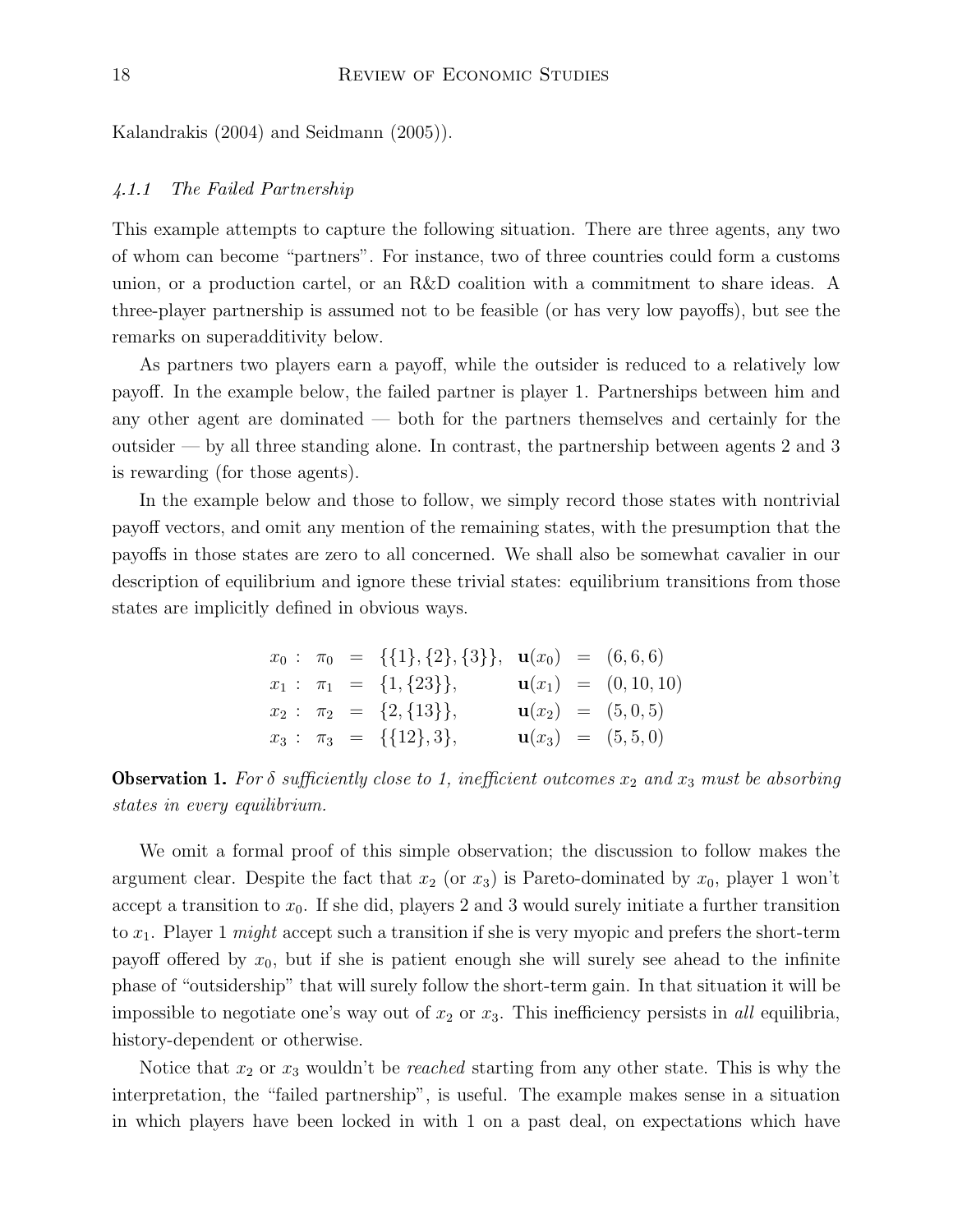failed since. To be sure, this interpretation is unnecessary for the formal demonstration of persistent inefficiency from some initial state.

Why can't players negotiate themselves out of, say,  $x_2$ ? They could, if players 2 and 3 could agree never to write an agreement while at  $x_0$ . Are such contracts reasonable? In theory they certainly are possible. However, it may be difficult to imagine that from a legal point of view, player 1, who has voluntarily relinquished all other contractual agreements between 2 and 3, could actually hold 2 and 3 to such a meta-agreement.

This raises a delicate issue to which we return below. Does one interpret the stand-alone option  $(x_0)$  as an *agreement* from which further deviations require universal permission? Or does "stand-alone" mean freedom from all formal agreement, in which case further bilateral deals only need the consent of the two parties involved? This example takes the latter view.

#### 4.1.2 Transfers

How does the ability to make transfers affect the example? It is important to distinguish between two kinds of transfers. Coalitional or partnership worth could be freely transferred between the players in a coalition. Additionally, players might be able to make large upfront payments in order to induce certain coalitions to form. In all cases, of course, the definition of efficiency should match the transfer environment.<sup>19</sup>

As we've noted earlier, our model allows for any degree of within-coalition transferability. Indeed, it is very easy to verify that if we allowed for transfers within coalitions, then nothing changes in the failed partnership example.

Upfront transfers across coalitions are not allowed in the framework we consider. This is what distinguishes the exercise of this section from Gomes and Jehiel  $(2005)$  — GJ hereafter. GJ consider transferable-utility coalitional bargaining games in which any player may make (large) upfront transfers to any set of players. Whether such transfers are reasonable is a question that requires a contextual answer. While in some situations that involve a long time horizon and substantial liquidity constraints, the assumption may be problematic, we do not want to take an explicit position on it. The two exercises are complementary. But a discussion of this issue will clarify the differences between GJ and this section of the paper.

If unlimited upfront transfers are introduced into the failed partnership example of Section 4.1.1, efficient outcomes result from every initial state. Players 2 and 3 could make an upfront payment to 1 to have 1's partner released. But it is easy to write down a variant of

<sup>&</sup>lt;sup>19</sup>For instance, if transfers are not permitted, it would be inappropriate to demand efficiency in the sense of aggregate surplus maximization. If an NTU game displays inefficiency in the sense that "aggregate surplus" is not maximized, this is of little interest: aggregate surplus is simply the wrong criterion.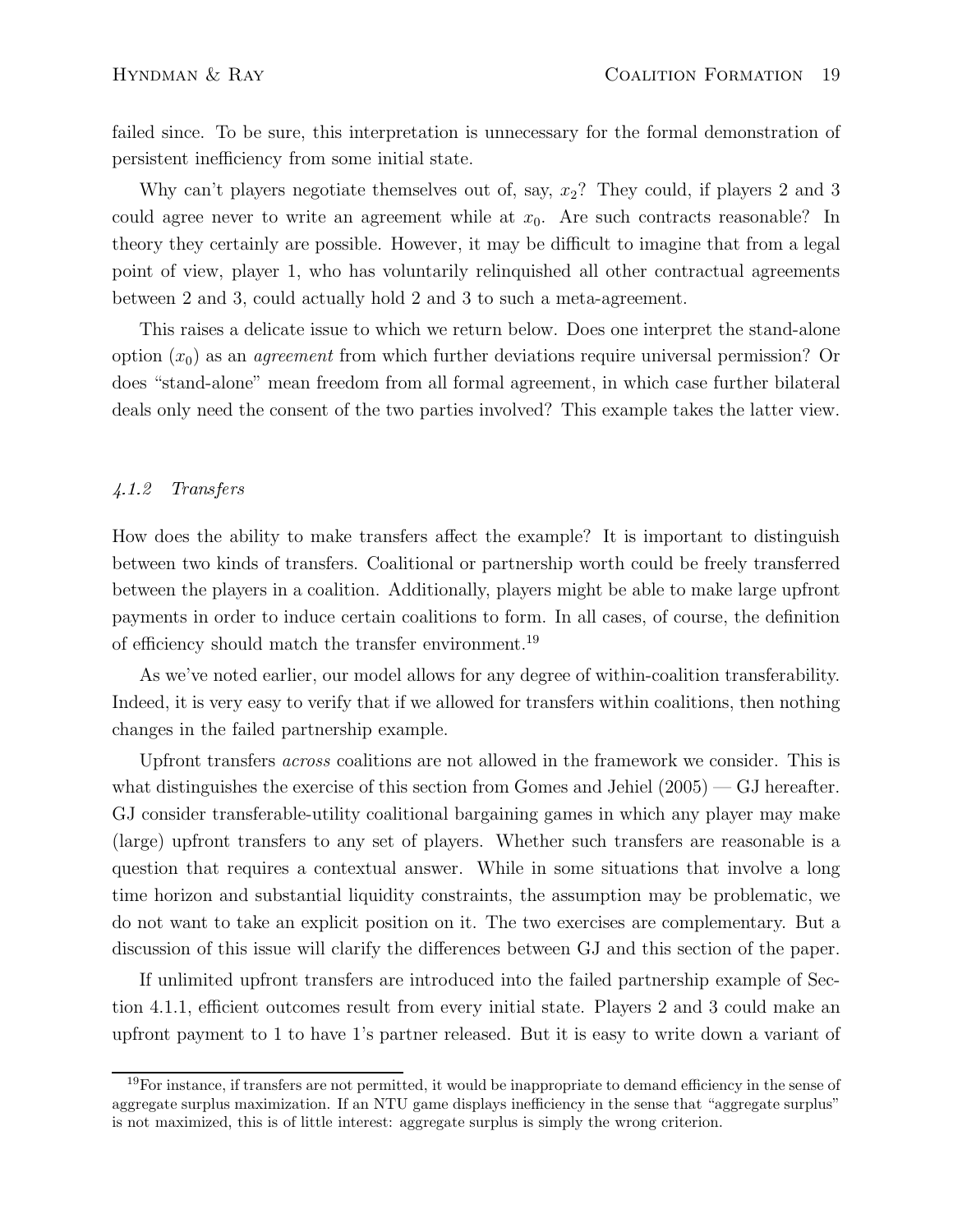the example in which inefficiency persists. For instance, suppose that

$$
x_0: \pi(x_0) = \{\{1\}, \{2\}, \{3\}\}, \quad \mathbf{u}(x_0) = (6, 6, 1)
$$
  
\n
$$
x_1: \pi(x_1) = \{1, \{2, 3\}\}, \quad \mathbf{u}(x_1) = (0, 7, 2)
$$
  
\n
$$
x_3: \pi(x_3) = \{\{1, 2\}, 3\}, \quad \mathbf{u}(x_3) = (5, 5, 0)
$$

and all other states yield zero payoffs.

This variant retains the essential features of the previous example, though it is asymmetric. Players 1 and 2 still form a "failed partnership" at  $x_3$ . At that state player 1 continues to cling to player 2. They would prefer to move to state  $x_1$ , but player 1 rationally fears the subsequent switch to  $x_2$ .

But the introduction of upfront transfers in this example has a perverse effect. Instead of taking the inefficiency away (as it does in the previous example), it generates inefficiency from *every* initial condition. Notice that with transfers, we must use aggregate surplus as our defining featiure of efficiency, so that only the state  $x_0$  is efficient. An equilibrium displaying asymptotic efficiency can stay away from  $x_0$  for a finite number of dates at best. However, players 2 and 3 invariably have the incentive to move away from  $x_0$  to  $x_1$ . Of course, the fact that  $x_1$  is itself inefficient will cause further movement across states as upfront transfers continue to be made along an infinite subsequence of time periods. The precise computation of such transfers is delicate, but the assertion that efficiency cannot be attained should be clear.

Thus the presumption that unlimited transfers act to restore or maintain efficiency is wrong, and GJ show this explictly in their analysis.<sup>20</sup>

Without upfront transfers (but irrespective of whether or not there are transfers within coalitions), we obtain a different result for three-player games, and to this we now turn.

#### 4.1.3 An Efficiency Result for Three-Person Games

The failed partnership or its later variant is not the only form of inefficiency that can arise. The Supplementary Notes record three other forms of inefficiency, including one which can even arise from the stand-alone starting point of no agreements: the structure of singletons. In the light of these several examples, it is perhaps of interest that a positive efficiency result holds for *every* three-person game satisfying a "minimal transferability" restriction. To state this restriction, let  $\bar{u}(i, \pi)$  be the maximum one-period payoff to player i over all states with the same coalition structure  $\pi$ .

[T] If two players i and j both belong to the same coalition in coalition structure  $\pi$ , then

 $^{20}$ Inefficiency in this example (at least for discount factors close to 1) is also a corollary of GJ, Proposition 7.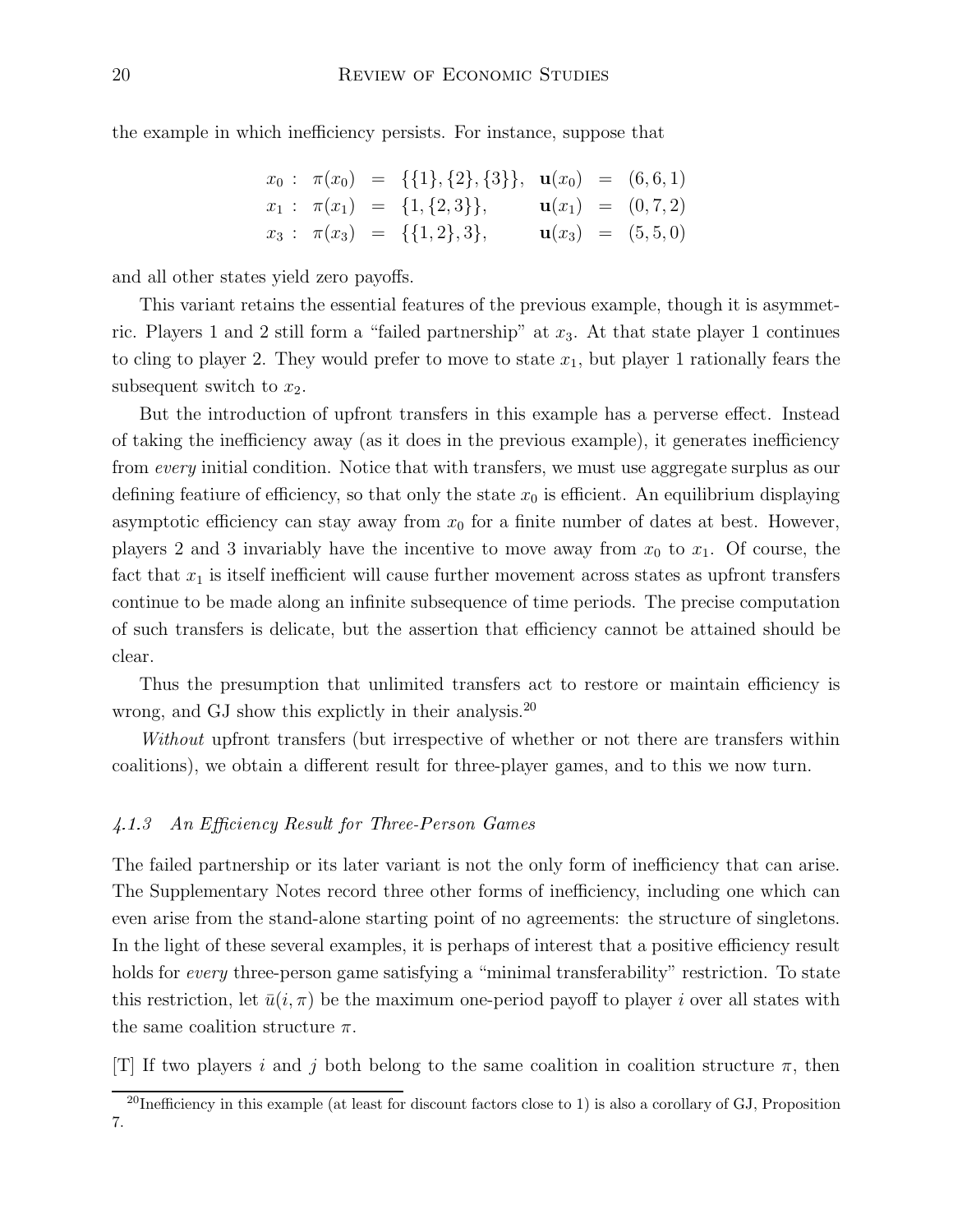$\bar{u}(i, \pi)$  and  $\bar{u}(i, \pi)$  are achieved at different states.

Proposition 4. Consider a three-person game with a finite number of states and satisfying condition  $[T]$ , with history-independent proposer protocols and minimal approval committees. Then for all  $\delta$  close enough to 1, there exists an initial state and a stationary Markov equilibrium with efficient absorbing payoff limit from that state.

The proof of Proposition 4 exhaustively studies different cases, and is therefore relegated to the Appendix.<sup>21</sup> But we can provide some broad intuition for the result. Pick any player i and consider her maximum payoff over all conceivable states. If this maximum is attained at a state  $x^*$  in which i belongs to a coalition with two or more players, then observe that i's consent must be given for the state to change. [This step is not true when there are four or more players, and invalidates the proposition, as we shall see later.] Because the payoff in question is i's maximum, it is easy enough to construct an equilibrium in which  $x^*$  is an absorbing state.

It therefore remains to consider games in which for every player, the maximum payoff is attained at states in which that player stands alone. If no such state is absorbing in an equilibrium, one can establish the existence of a cyclical equilibrium path, the equilibrium payoffs along which are uniquely pinned down by the payoffs at the state in which all players stand alone. With the transferability condition T, one can now find payoff vectors for other coalitions (doubletons or more) such that some player in those coalitions prefer these payoffs to the cyclical equilibrium payoffs. The associated states then become absorbing, and a simple additional step establishes their efficiency.

We conjecture that neither the minimality of approval committees nor the historyindependence of proposer protocols is needed for this result, but do not have a proof.

#### 4.2 Four or More Players

Section 4.1.1 shows that with externalities, we cannot expect every absorbing state to be Pareto efficient. At the same time, in three-player games, asymptotic efficiency from *some* initial state holds in at least one equilibrium. However, the same conclusion does not apply when there are four or more players. We now present an example that displays the most severe form of inefficiency: every absorbing state in every equilibrium is static inefficient, and every nonconvergent equilibrium path in every equilibrium is dynamically inefficient.

Consider the following four player game with minimal approval committees, in which a

<sup>&</sup>lt;sup>21</sup>It should be noted that in most cases the result is stronger in that it does not insist upon  $\delta \to 1$ ; in only one case do we rely on  $\delta \rightarrow 1$ .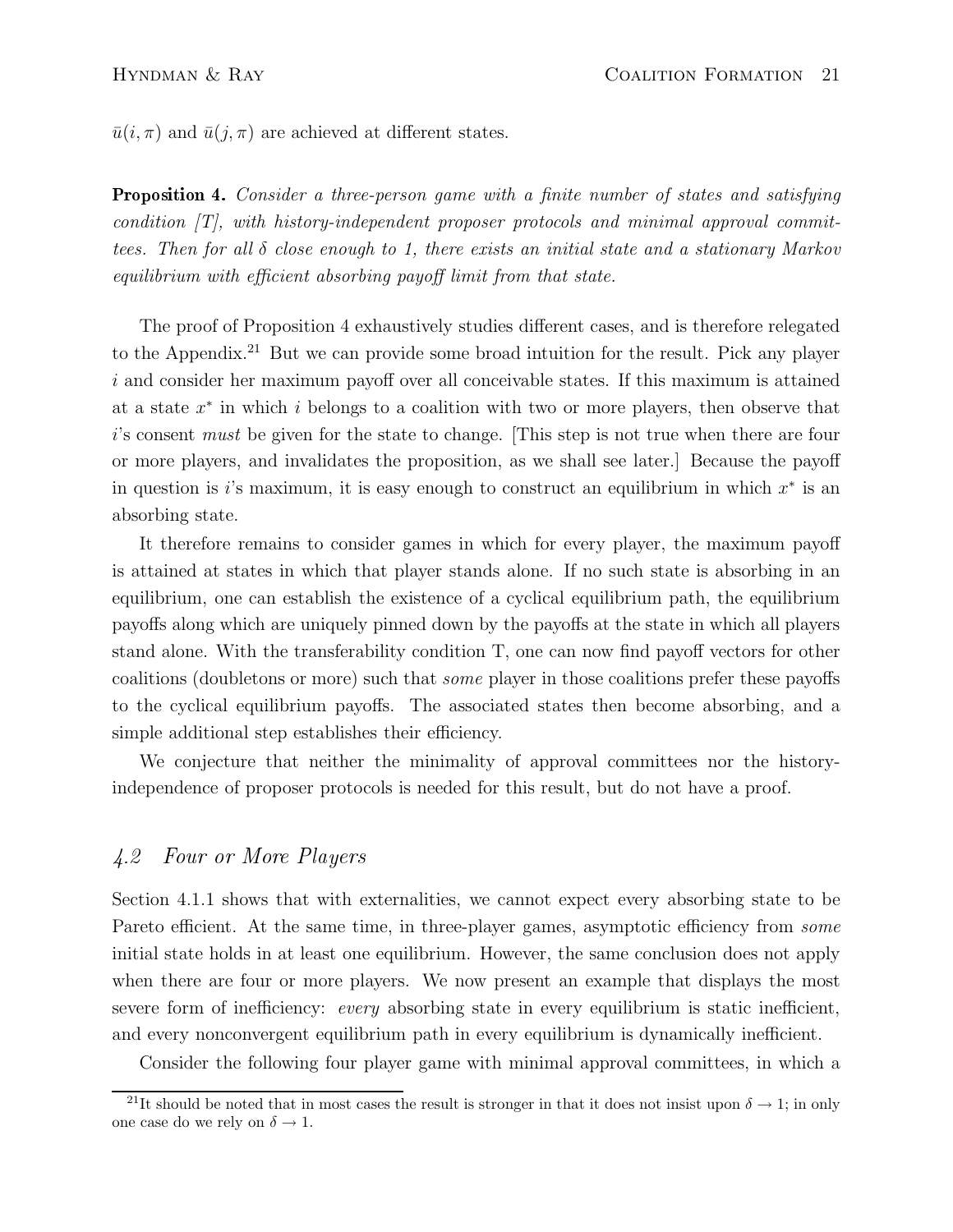proposer is chosen with uniform probability at every stage.

$$
x_1 : \pi(x_1) = \{\{1, 2\}, \{3\}, \{4\}\}, \quad \mathbf{u}(x_1) = (4, 4, 4, 4)
$$
  
\n
$$
x_2 : \pi(x_2) = \{\{1\}, \{2\}, \{3\}, \{4\}\}, \quad \mathbf{u}(x_2) = (5, 5, 5, 5)
$$
  
\n
$$
x_3 : \pi(x_3) = \{\{1\}, \{2\}, \{3, 4\}\}, \quad \mathbf{u}(x_3) = (0, 0, 10, 10)
$$
  
\n
$$
x_4 : \pi(x_4) = \{\{1, 2\}, \{3, 4\}\}, \quad \mathbf{u}(x_4) = (2, 2, 2, 2).
$$

**Observation 2.** For  $\delta$  sufficiently close to 1, every stationary Markov equilibrium is inefficient starting from any initial state.

A formal proof of this result is relegated to the Supplementary Notes, but some discussion may be useful. In part, a logic similar to the failed partnership is at work here. Consider state  $x_1$ , in which players 1 and 2 are partners and 3 and 4 are outsiders. If the  $\{12\}$ partnership disbands, the state moves to  $x_2$  which is better for all concerned. But once at  $x_2$ , we see other latent, beneficial aspects of the erstwhile partnership between 1 and 2: if players 3 and 4 now form a coalition, they can exploit 1 and 2 for their own gain; this is the state  $x_3$ .

So far, the story isn't too different from that of the failed partnership. But the similarity ends as we take up the story from the point at which 3 and 4 "counterdeviate" to  $x_3$ . Their gains can be reversed if players 1 and 2 form (or depending on the dynamics, reform) a coalition. Balance is now restored; this is the state  $x_4$ . Finally, in this context, the partnership between 3 and 4 is more a hindrance than a help (just as  $\{12\}$ ) was in the state  $x_1$ , and they have an incentive to disband. We are then "back" to  $x_1$ . This line of reasoning helps to prove that all equilibria must be inefficient.

Despite the apparent circularity of the argument above, equilibria do exist that are absorbing from every initial condition. The Supplementary Notes show that there is an equilibrium that converges to the state  $x_1$  regardless of the starting point. There is also another equilibrium with no absorbing states, which displays (dynamic) inefficiency from every initial condition, because it *must* spend nonnegligible time at the inefficient states  $x_1$  and  $x_4$ .

Three final remarks are in order regarding this example. First, the strong form of inefficiency is robust to (at least) a small amount of transferability in payoffs. The reason is simple: regardless of transferability, the state  $x_3$  (resp.  $x_4$ ) cannot be absorbing since players 1 and 2 (resp. 3 and 4) can guarantee themselves a higher payoff by initiating a transition to  $x_4$  (resp.  $x_1$ ).

Second, if players can commit to irreversible exit in the spirit of Bloch and Gomes (2006), an efficient equilibrium exists in this example. At  $x_1$ , players 3 and 4 could exit and so commit not to be opportunistic at  $x_2$ . Players 1 and 2 can now confidently transit to  $x_2$  without fear of exploitation. [To be sure, once irreversible exit options enter the picture, other instances of inefficiency can easily be constructed.]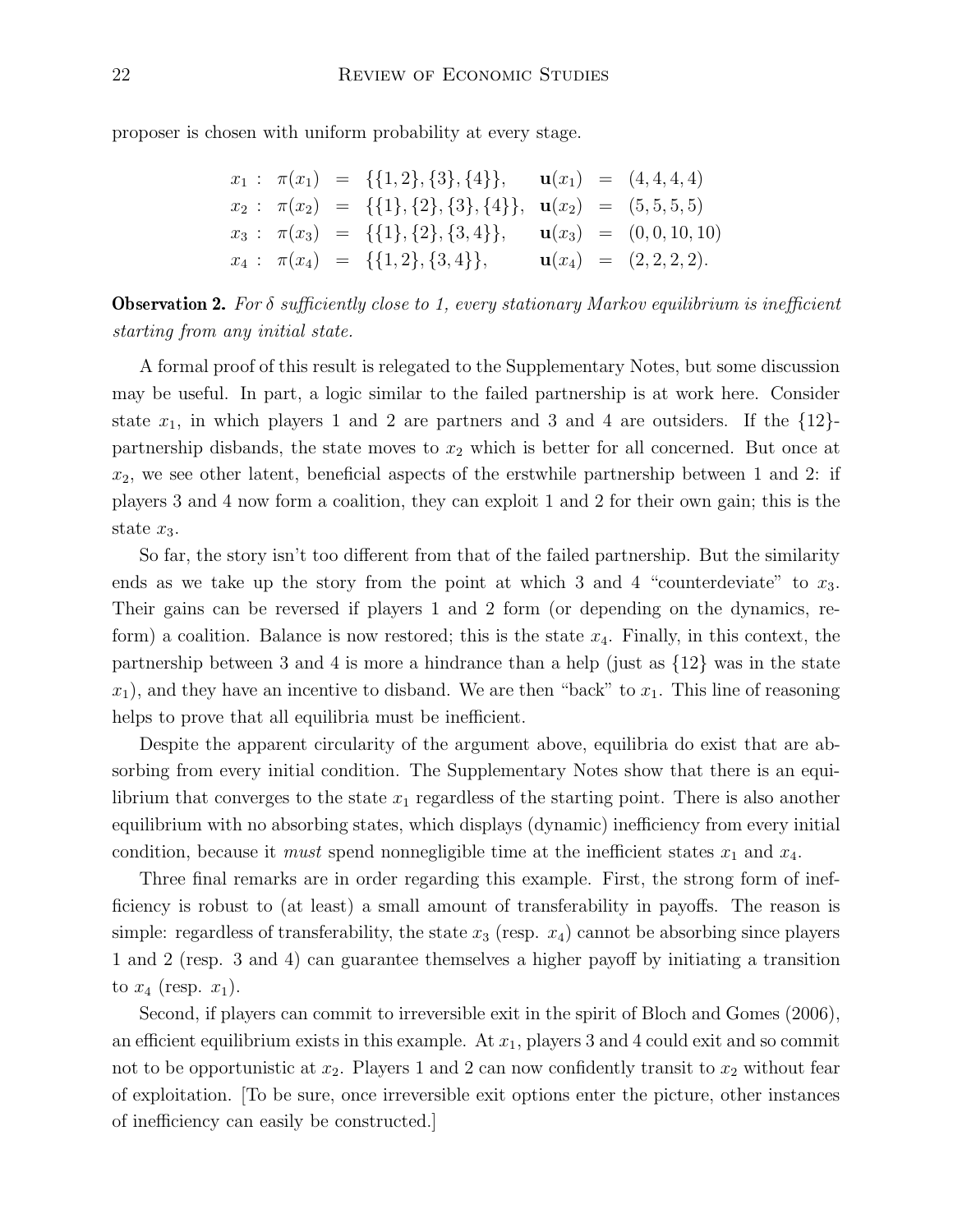Finally, inefficiency in this example can also be overcome by history dependent strategies. Indeed,  $x_2$  can be supported as an absorbing state provided that deviations from  $x_2$  are punished by a return to the inefficient stationary equilibrium in which  $x_1$  is absorbing.

This last remark creates an interesting contrast between models based on characteristic functions and those based on partition functions. In the former class of models, Seidmann and Winter (1988) and Okada (2000) assure us that ongoing negotiations lead to efficiency under Markovian equilibrium. It's the possibility of history-dependence that creates the inefficiency problem, albeit one that we successfully resolved with the help of the benignness condition. In contrast, partition functions are prone to inefficiency under Markovian equilibrium, while history-dependence might help to alleviate this problem (it does in this example, though not in the failed partnership).

## 5 Superadditive Games

An important feature of the examples in Section 4.2 is that they employ a subadditive payoff structure. One can make further progress under the assumption of grand coalition superadditivity (GCS):

[GCS] For every state  $x = (u, \pi)$ , there is  $x' = (u', \{N\})$  such that  $u' \ge u$ .

It is worth recording that GCS restores (Markovian) efficiency, at least if the existence of an absorbing limit payoff is assumed:

**Proposition 5.** Under GCS, every absorbing payoff limit of every Markovian equilibrium must be static efficient.

The proof follows a much simpler version of the argument for Proposition 2 and we omit it.<sup>22</sup>

Is GCS a reasonable assumption? If we view the merger of two coalitions in a literal way, so that the two erstwhile groups now attempt to cooperate as one, there are many interesting and important problems in which GCS might fail. Factors as varied as antitrust laws, ideology, ancient hatreds, geography or the competitive spirit may conspire against cooperation in such mergers. For instance, the entire doctrine of healthy competition is based on the failure of physical superadditivity, at least after a point.<sup>23</sup>

 $22\text{Note that GCS does not guarantee long-run efficiency in all situations; the example of Section 4.2 can$ be modified so that GCS holds but there is an inefficient cycle over non-grand coalition states. In order to guarantee that even this form of inefficiency does not persist in the long-run, one needs a sufficient amount of transferability in the grand coalition. Indeed, it can be proved that under GCS and the additional assumption that the payoff frontier for the grand coalition is continuous and concave, every Markov equilibrium must be absorbing — and therefore asymptotically efficient.

<sup>&</sup>lt;sup>23</sup>As another example, the "grand coalition" may not include all players; there could always be some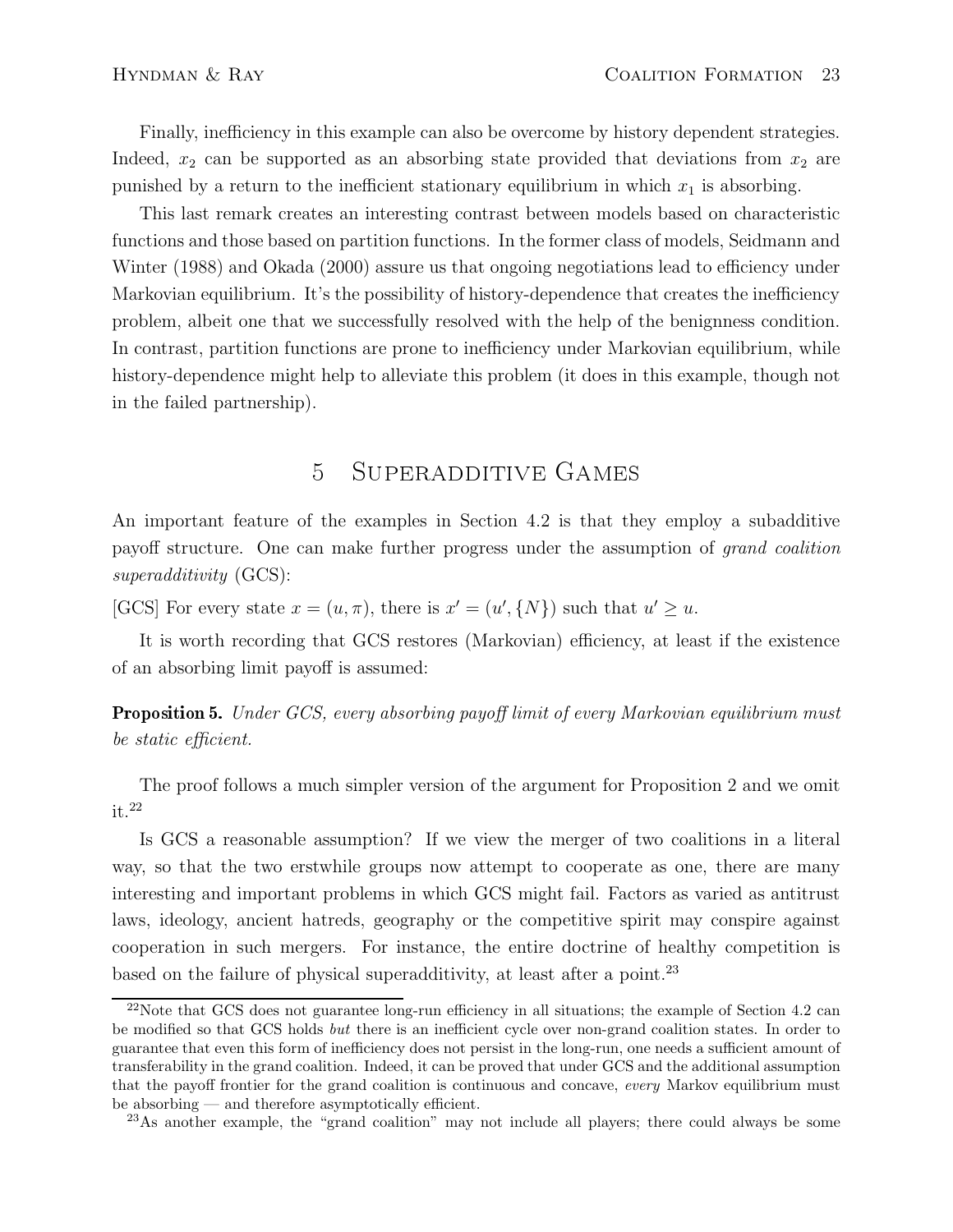Some game theorists might argue that such a literal merging of coalitions isn't entailed by superadditivity at all. They have in mind a different notion of GCS, which is summarized in the notion of the *superadditive cover*. After all, the grand coalition  $-$  by cooperatively breaking up — can replicate the payoffs obtainable in some other coalition structure.<sup>24</sup> But we would have to be careful about applying Proposition 5 in such a situation, for that would presume, in effect, that future changes in the strategy of one of the subgroups must require the consent of all players. For instance, in the example of the failed partnership, it would debar individuals 2 and 3 from cooperating without the express permission of 1.<sup>25</sup> In many cases, it is hard to see how such a requirement can be legally feasible, at least in the long term.

## 6 CONCLUSIONS

Our study of coalitional bargaining problems in "real time" yields a number of implications. For characteristic function form games, a very general result for all pure-strategy equilibria (whether history-dependent or not) can be established: every equilibrium path of states must eventually converge to some absorbing state, and this absorbing state must be static efficient. Perhaps this the strongest formal vindication of Coase's "theorem", at least for characteristic functions.

In contrast, in games with externalities, matters are more complicated. It is possible to find a three-person example in which there is persistent inefficiency from some initial state, whether or not equilibria are allowed to be history-dependent. At the same time, in every three-person game, there is *some* Markovian equilibrium which yields asymptotic efficiency from some initial condition.

Yet even this limited efficiency result is not to be had in four-person games. Section 4.2 demonstrates the existence of games in which every recurrent class in every Markovian equilibrium exhibits static inefficiency. The ability to make unlimited upfront transfers may worsen matters, as Gomes and Jehiel (2005) have shown, and we discuss this issue. We also discuss the implications of imposing superadditivity, at least at the level of the grand coalition, and show that some efficiency properties are restored.

exogenous set of agents that cannot form coalitions with our players but always interact noncooperatively with them. For this reason alone, GCS may fail. To be sure, all failures of GCS must be based on some noncontractible factor, such as the creativity or productivity created by the competitive urge, or the presence of agents with whom contracts cannot be written.

<sup>&</sup>lt;sup>24</sup>For instance, companies might spin off certain divisions, or organizations might set up competing  $R\&D$ groups, but they might do so "cooperatively". In a word, the grand coalition can agree not to cooperate, if need be.

<sup>&</sup>lt;sup>25</sup>As a possible example, consider no-compete contract clauses that typically debar an executive from working for a competitor firm for a number of years.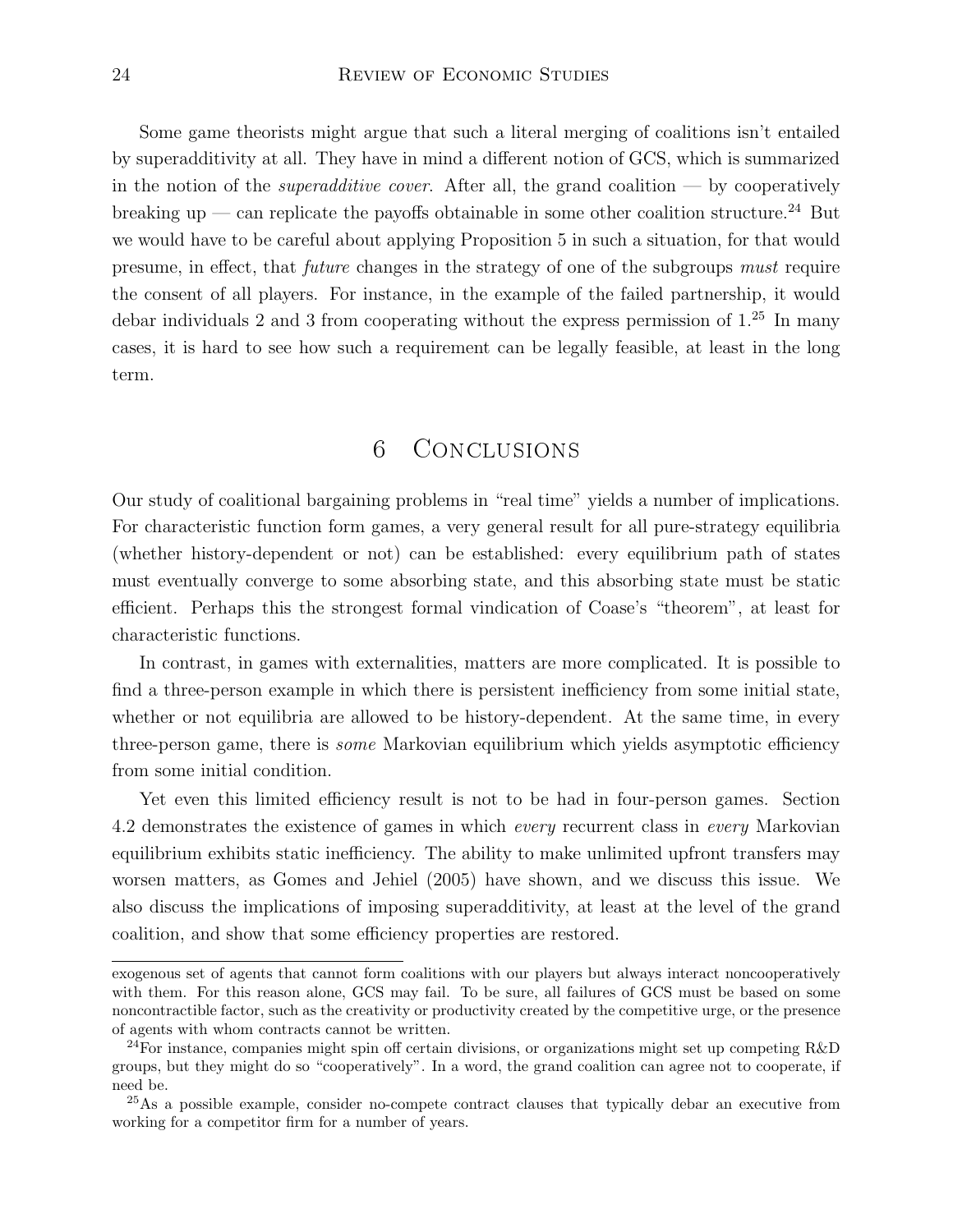The main open question for games with externalities is whether there always exists some history-dependent equilibrium which permits the attainment of asymptotic efficiency from some initial state (that there is no hope in obtaining efficiency from *every* initial state is made clear in Section 4.1.1). We are convinced that the answer should be in the affirmative: assuming — by way of contradiction — that equilibria are inefficient from every initial state, one should be able to employ such equilibria as continuation punishments in the construction of some efficient strategy profile. Such a result would be intuitive: after all, one role of history-dependent strategies is to restore efficiency when simpler strategy profiles fail to do so.

Finally, the general setup in Section 2 may be worthy of study, with or without binding agreements. For instance, the general setup nests games in which agreements are only temporarily binding, or in which unanimity is not required in the implementation of a proposal. We believe that there is merit in exploring these applications in future work.

### Appendix

### Proof of Proposition 4

In what follows, we denote by  $\pi_0$  a singleton coalition structure, by  $\pi_i$  a coalition structure of the form  $\{\{i\},\{j,k\}\}\$ , and by  $\pi_G$  the structure consisting of the grand coalition alone. Use the notation  $\pi(x)$  for the coalition structure at state x and  $S^{i}(x)$  for the coalition to which i belongs at x. Subscripts will also be attached to states (e.g.,  $x_i$ ) to indicate the coalition structure associated with them (e.g.,  $\pi(x_i) = \pi_i$ ).

For each i, let  $X_i^* = \text{argmax}\{u_i(x) | x \in X\}$ , with  $x_i^*$  a generic element. Finally, we will refer to  $\pi(x_i^*) = \pi$ as a *maximizing* (coalition) structure (for  $i$ ).

Case 1: There exists  $i = 1, 2, 3$  and  $x_i^* \in X_i^*$  such that  $|S^i(x_i^*)| \geq 2$ .

Pick  $x_i^* \in X_i^*$  as described and consider the following "pseudo-game." From  $x_i^*$ , there does not exist an approval committee capable of initiating a transition to any other state. Notice that a Markovian equilibrium exists for this pseudo-game (see the Supplementary Notes for the general existence proof) and that  $x_i^*$  is absorbing. Denote by  $\sigma^*$  the equilibrium strategies for the pseudo-game. Return now to the actual game and suppose that players use the strategies  $\sigma^*$ ; suppose also from  $x_i^*$ , that player i always proposes  $x_i^*$  and rejects any other transition. For other players  $j \neq i$ , any proposal and response strategies may be specified. Denote this new strategy profile  $\sigma'$ . Notice that  $\sigma^*$  and  $\sigma'$  specify the same transitions for the pseudo-game and actual game and no player has a profitable deviation from  $x_i^*$ . Therefore,  $\sigma'$  constitutes an equilibrium of the actual game. This equilibrium has an efficient absorbing state,  $x_i^*$ .

Case 2: For all i and for all  $x_i^* \in X_i^*$ ,  $|S^i(x_i^*)| = 1$ . A number of sub-cases emerge:

(a)  $\pi(x_1^*) = \pi(x_2^*) = \pi(x_3^*) = \pi_0$  for some  $(x_1^*, x_2^*, x_3^*)$ , but the maximizing structures are not necessarily unique.

(b)  $\pi(x_1^*) = \pi(x_2^*) = \pi_0$  and  $\pi(x_3^*) = \pi_3$ , and while the maximizing structures are not necessarily unique, Case  $2(a)$  does not apply.

(c) For all players  $i = 1, 2, 3, \pi_i$  is the unique maximizing structure.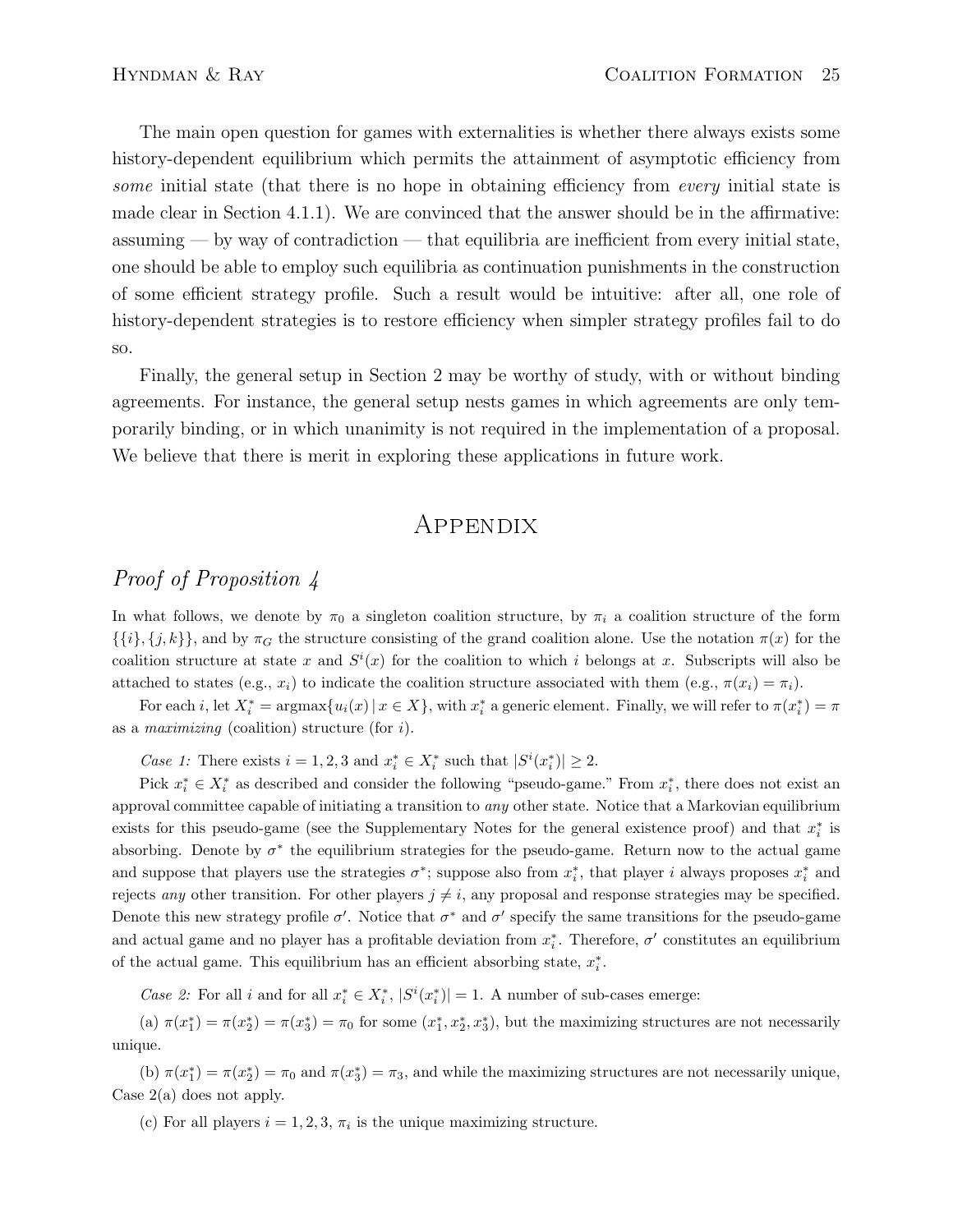(d)  $\pi(x_1^*) = \pi_0$ ,  $\pi(x_j^*) = \pi_j$ ,  $j = 2, 3$  and each maximizing structure is unique.

We now prove the proposition for each of these cases.

Case (a). Here  $x_0$ , the unique state corresponding to  $\pi_0$ , is weakly Pareto dominant and we construct an equilibrium as follows. From any state x, every player proposes a transition to  $x_0$  and every player accepts this proposal. A deviant proposal y is accepted if  $V_i(y) \ge V_i(x) = (1 - \delta)u_i(x) + \delta u_i(x_0)$ . This is clearly an equilibrium with  $x_0$  efficient and absorbing.

Case  $(b)$ . The proof is similar to Case 1. Consider a pseudo-game in which there is no approval committee that can initiate a transition away from  $x_0$ . Again, we are assured of a Markovian equilibrium for the pseudo-game; denote the equilibrium strategies by  $\sigma^*$  and notice that  $x_0$  is absorbing. In the actual game, suppose that all players use the strategies given by  $\sigma^*$ , and suppose that, at  $x_0$ , players 1 and 2 always propose  $x_0$  and reject any transition from  $x_0$ . Call these strategies  $\sigma'$ .

As in Case 1, notice that  $\sigma^*$  and  $\sigma'$  specify the same transitions for the pseudo-game and the actual game, and no player has a profitable deviation from  $x_0$ . Therefore,  $\sigma'$  constitutes an equilibrium of the actual game.

The following preliminary result will be useful for cases (c) and (d):

**Lemma 1.** Suppose that player i's maximizing structure  $\hat{\pi}$  is unique, and that  $\hat{\pi} \in {\pi_0, \pi_i}$ . Let Y =  $\{y \mid \pi(y) \in \{\pi_0, \pi_i\} \setminus \hat{\pi}\}.$  Then in any equilibrium such that  $x \in X_i^*$  is not absorbing,  $V_i(x) > V_i(y)$  for all  $y \in Y$ .

*Proof.* We prove the case for which  $\hat{\pi} = \pi_i$ . The proof of the case for which  $\hat{\pi} = \pi_0$  is identical. Let  $x \in X_i^*$ . Note that  $Y = \{x_0\}$ . Suppose on the contrary that  $V_i(x_0) \ge V_i(x)$ . We know that

$$
V_i(x) = (1 - \delta)\bar{u}_i + \delta \int_X V_i(z)P(x, dz)
$$

Now, there could be — with probability  $\mu$  — a transition to the singletons, which player i need not approve. All other transitions must be approved by  $i$ , and she must do weakly better after such transitions. Using  $V_i(x_0) \geq V_i(x)$ , it follows that

$$
V_i(x) \ge (1 - \delta)\bar{u}_i + \delta \left[ \mu V_i(x_0) + (1 - \mu)V_i(x) \right] \ge (1 - \delta)\bar{u}_i + \delta V_i(x)
$$

so that  $V_i(x) \ge \bar{u}_i$ . Strict inequality is impossible since  $\bar{u}_i$  is *i*'s maximal payoff. So  $V_i(x) = \bar{u}_i$ , but this means that  $x$  is absorbing.  $||$ 

The next two lemmas prepare the ground for case (c).

**Lemma 2.** Assume Case  $2(c)$ . Let y be not absorbing, and  $\pi(y) = \pi_j$ . Then y transits one-step to  $x_0$  with positive probability.

*Proof.* Suppose not. Then player j is on the approval committee for every equilibrium transition from y. Therefore

$$
V_j(y) \ge u_j(y).
$$

At the same time, y is not absorbing by assumption. But then the above inequality is impossible, since  $u_i(y)$ is the uniquely defined maximal payoff for  $j$  across all coalition structures.  $||$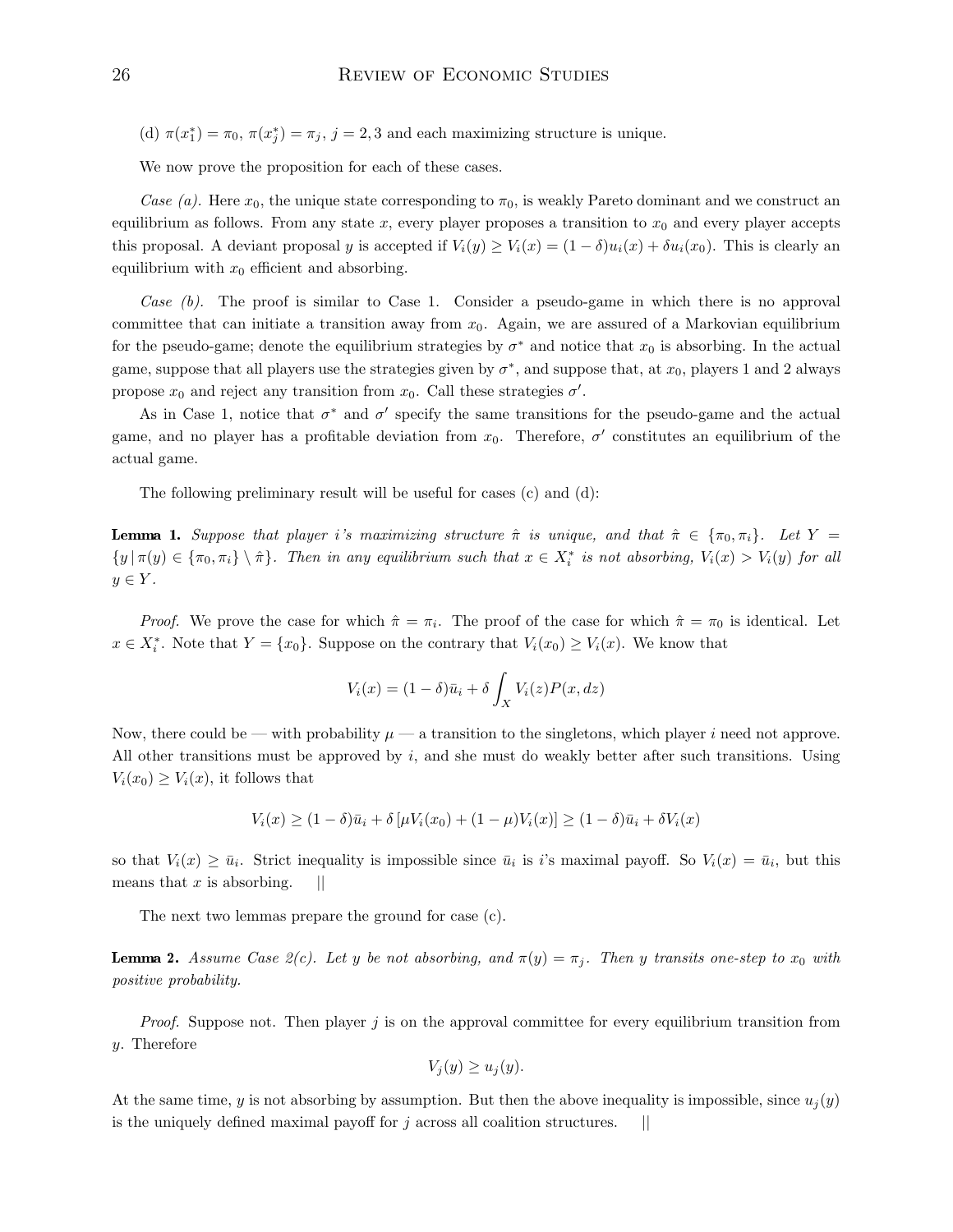**Lemma 3.** Assume Case  $2(c)$ . Suppose that a state  $x^i$ , with coalition structure  $\pi_i$ , is part of a non-degenerate recurrence class (starting from  $x^i$ ). Then  $V_j(x_0) = V_j(x^i)$  for all  $j \neq i$ .

*Proof.* First, since  $x^i$  is not absorbing, by Lemma 2,  $x^i$  transits one-step to  $x_0$  (with positive probability) and both players  $j \neq i$  must approve this transition. Therefore

$$
V_j(x_0) \ge V_j(x^i). \tag{7}
$$

Next, consider a path that starts at  $x_0$  and passes through  $x^i$  (there must be one because  $x^i$  is recurrent). Assume without loss of generality that it does not pass through  $x_0$  again. If both individuals  $j \neq i$  must approve every transition between  $x_0$  and  $x^i$ , we see that  $V_j(x_0) \leq V_j(x^i)$ , and combining this with (7), the proof is complete.

Otherwise, some  $k \neq i$  does not need to approve some transition. This can only be a transition from  $x_0$  to a state  $x^k$  with coalition structure  $\pi_k$ , with subsequent movement to  $x^i$  without reentering  $x_0$ . So  $V_k(x^i) \geq V_k(x^k)$ . But  $x^k$  itself is not absorbing and so by Lemma 2 transits one-step to  $x_0$  (with positive probability). By Lemma 1,  $V_k(x^k) > V_k(x_0)$ . Combining these two inequalities,  $V_k(x^i) > V_k(x_0)$ , but this contradicts (7). ||

Case  $(c)$ . We divide up the argument into two parts. In the first part, we assume that for some i, some state  $x^i$  (with coalition structure  $\pi_i$ ) is part of a non-degenerate recurrence class. Suppose that no efficient payoff limit exists. We first claim that

$$
V_j(x_0) = V_j(x^i) = u_j(x^i) \text{ for all } j \neq i.
$$
\n
$$
(8)
$$

To prove this, consider an equilibrium path from  $x^i$ . If this path never passes through  $x_0$ , then it is easy to see that all three players must have their value functions monotonically improving throughout, so one-period payoffs converge. Moreover, the limit payoff for player i must be at the maximum, so this limit is efficient. Given our presumption that there is no efficient limit, the path does pass through  $x_0$ , so consider these alternatives:

(i) For some  $j \neq i$ , the path passes a state  $y^j$  (with structure  $\pi_j$ ) before it hits  $x_0$ . Moreover,  $y^j$  is not absorbing, and so by Lemma 2 it must transit one-step to  $x_0$  with positive probability. However, player is must approve all these moves; so  $V_i(x_0) \ge V_i(y^j) \ge V_i(x^i)$ . But this contradicts Lemma 1. So this alternative is ruled out.

(ii) Otherwise, the path *either* transits one-step to  $x_0$ , or passes through a sequence of moves, all of which must be approved by both players  $j \neq i$ . So for any one-step transition from  $x^i$  to a state y, we have

$$
V_j(x_0) \ge V_j(y) \ge V_j(x^i)
$$

for  $j \neq i$ . But by Lemma 3,  $V_j(x_0)$  equals  $V_j(x^i)$  for  $j \neq i$ . It follows that for every one-step transit y,

$$
V_j(y) = V_j(x^i)
$$

for  $j \neq i$ . Consequently, for each such j,

$$
V_j(x^i) = (1 - \delta)u_j(x^i) + \delta \int V_j(y)P(x^i, dy) = (1 - \delta)u_j(x^i) + \delta V_j(x^i),
$$

Using this, and  $V_j(x_0) = V_j(x^i)$  for  $j \neq i$ , the claim is proved.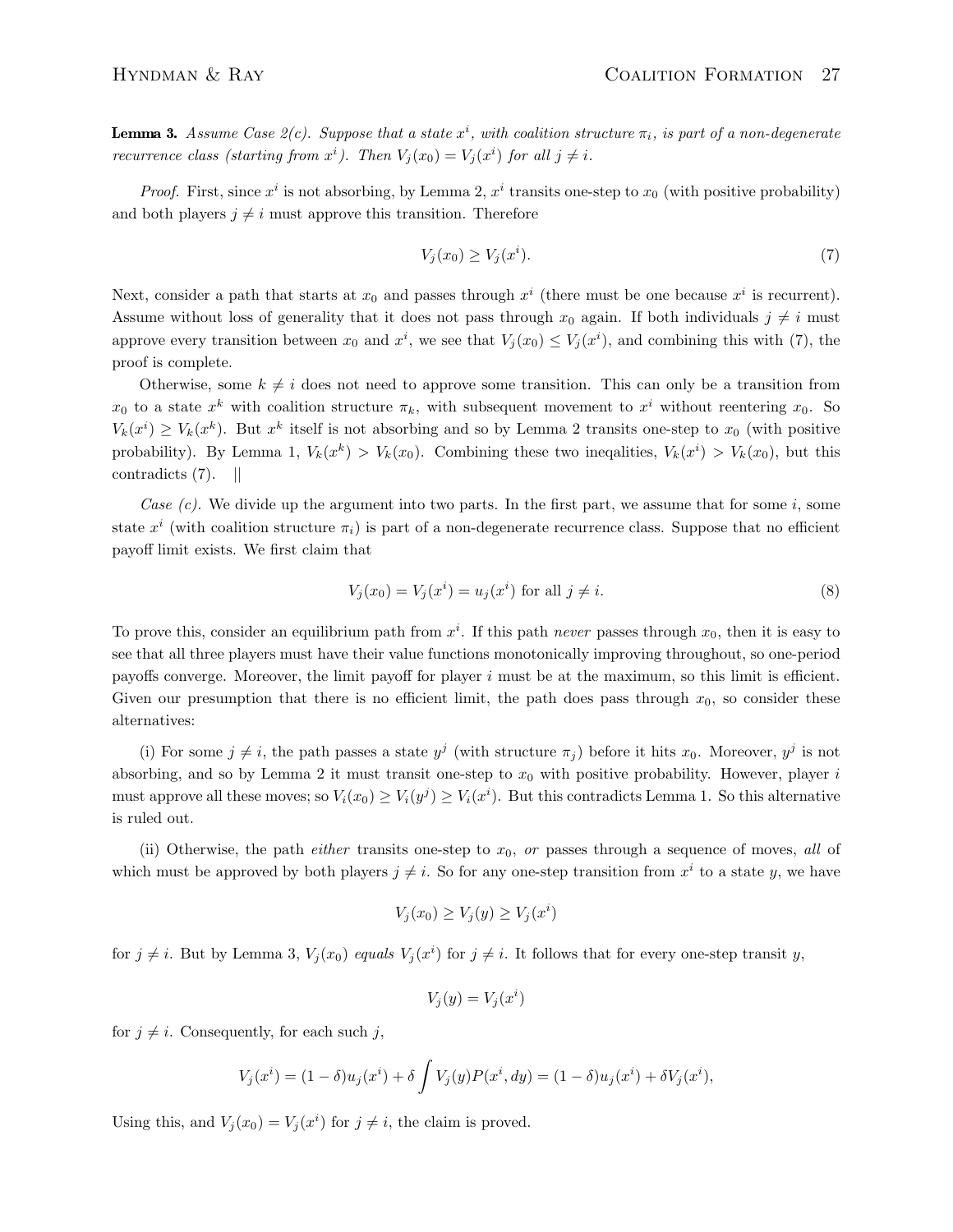We now show that there is an efficient absorbing state, contrary to our initial presumption. Consider a state  $x^i$  (with structure  $\pi_i$ ) to which the claim just established applies. By condition [T], there is some other state  $x^*$ , also with coalition structure  $\pi_i$ , such that for some  $j \neq i$ ,  $u_j(x^*) > u_j(x^i)$ . Because j must approve every transition from  $x^*$ ,  $V_j(x^*) \ge u_j(x^*) > u_j(x^*) = V_j(x_0)$ , where this last equality uses the claim. So  $x^*$  cannot have an equilibrium transition to  $x_0$ , but then i must approve every equilibrium transition. However, since  $\pi_i$  gives player i his unique maximal payoff, he will reject every transition to a different coalition structure. Therefore,  $x^*$  is both absorbing and efficient.

For the second part of case (c), suppose now that all recurrence classes are singletons. Assume by way of contradiction that all these are inefficient. This immediately rules out all absorbing states  $x^i$  with  $\pi(x^i) = \pi_i$ for some *i*, and it also rules out  $x_0$ <sup>26</sup>

Now consider any state  $x^i$  with  $\pi(x^i) = \pi_i$ . Since it is not absorbing,  $V_j(x^i) \ge u_j(x^i)$  for  $j \ne i$ . Also Lemma 2 tells us that  $x^i$  transits one-step to  $x_0$  with positive probability, so  $V_j(x_0) \ge V_j(x^i) \ge u_j(x^i)$ . In particular,  $V_j(x_0) \ge \max\{\bar{u}(j,\pi_i), i \ne j\}$  for all  $j = 1, 2, 3$ . Moreover, because  $\pi_j$  is maximal for j and j must approve all other transitions from  $x_0$  (as well as to all states from the structure  $\pi_j$  except for  $x_0$ ), we have  $V_j(x_0) \ge u_j(x_0)$ , so  $V_j(x_0) \ge \max\{u_j(x_0), \bar{u}(j, \pi_i), i \ne j\}$  for all  $j = 1, 2, 3$ . Since  $x_0$  and  $x^i$  are transient, there must be a path from  $x_0$  to an absorbing state  $x_G$ , but this implies that any such absorbing state must satisfy  $u_i(x_G) \ge \max\{u_i(x_0), \bar{u}(j, \pi_i), i \neq j\}$  for all  $j = 1, 2, 3$ . Therefore,  $x_G$  is efficient, contradicting our initial supposition.

Case  $(d)$ . Proceed again by way of contradiction; assume there is no Markov equilibrium with efficient absorbing payoff limit. It is immediate, then, that any state x such that  $\pi(x) \in {\pi_0, \pi_2, \pi_3}$  is not absorbing. It also gives us the following preliminary result:

**Lemma 4.** If any state  $x^1$  with  $\pi(x^1) = \pi_1$  is absorbing, then  $x^1$  is not dominated by any state y with  $\pi(y) \in {\pi_0, \pi_G}.$ 

*Proof.* Suppose this is false for some  $x^1$ . It is trivial that  $x^1$  cannot be dominated by any grand coalition state; otherwise  $x^1$  wouldn't be absorbing. So  $x_0$  dominates  $x^1$ . Consider any player  $j \neq 1$ . From  $x_0$ , there may be a transition to  $z^j$  with  $\pi(z^j) = \pi_j$ , which j need not approve. She must approve all other transitions from  $x_0$ . Thus, along the lines of Lemma 1, we see that  $V_j(x_0) \ge u_j(x_0) > u_j(x^1) = V_j(x^1)$  for  $j = 2, 3$ , but this contradicts the presumption that  $x^1$  is absorbing (given the minimality of approval committees, 2 and 3 will jointly deviate). ||

As in case (c), divide the analysis into two parts.

(i) All recurrence classes are singletons.

Since all absorbing states are assumed inefficient, it is clear that all absorbing states must either have coalition structure  $\pi_1$  or  $\pi_G$  (since all states with coalition structures  $\pi_0$ ,  $\pi_2$  and  $\pi_3$  are efficient). Consider  $x_0$ ; it is transient. Let  $\hat{x}$  be an absorbing state reached from  $x_0$ . By Lemma 2, we know that there must be a transition from any state with coalition structure  $\pi_2$  or  $\pi_3$  to  $x_0$ , and — because  $\pi_0$  is maximal for player  $1$  — from  $x_0$  to some state with coalition structure  $\pi_1$  with strictly positive probability. Therefore, we may conclude that

$$
V_1(x_0) \geq \max\{\bar{u}(1, \pi_2), \bar{u}(1, \pi_3)\}
$$
  
\n
$$
V_2(\hat{x}) \geq V_2(x_0) \geq \max\{\bar{u}(2, \pi_3), u_2(x_0)\}
$$
  
\n
$$
V_3(\hat{x}) \geq V_3(x_0) \geq \max\{\bar{u}(3, \pi_2), u_3(x_0)\}
$$
\n(9)

<sup>&</sup>lt;sup>26</sup>If  $x_0$  is absorbing and inefficient, then it is dominated either by a state for the grand coalition or by a state with coalition structure  $\pi_i$  for some i. Either way, by minimality of approval committees,  $x_0$  will surely fail to be absorbing.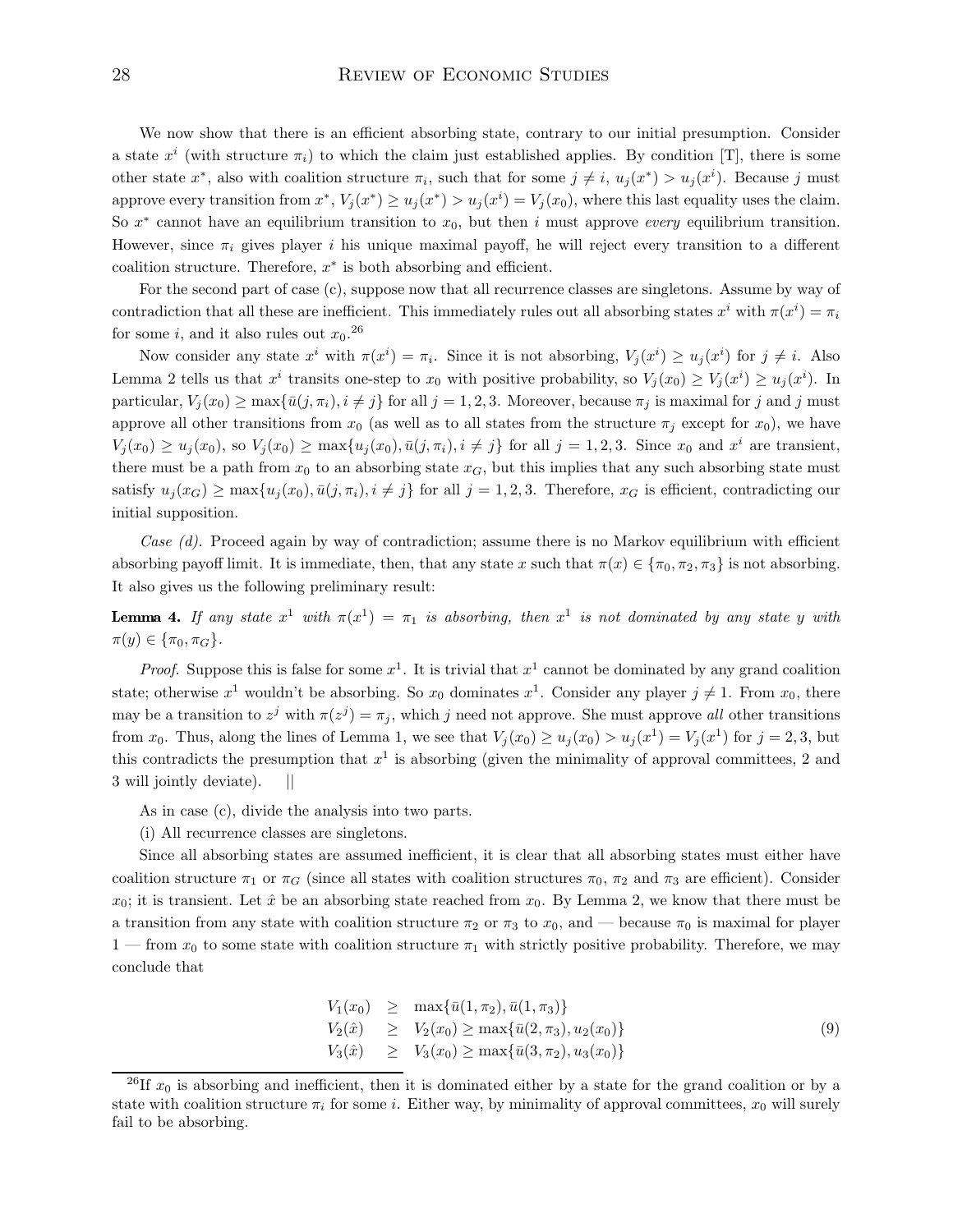This implies that  $\hat{x}$  is not Pareto dominated by  $\pi_0$ ,  $\pi_2$  or  $\pi_3$ .

Now, if  $\pi(\hat{x}) = \pi_1$ , then Lemma 4, the fact that  $\pi_0$ ,  $\pi_2$  and  $\pi_3$  are not absorbing, and (9) allow us to conclude that  $\hat{x}$  must be efficient, a contradiction. So suppose that  $\pi(\hat{x}) = \pi_G$ . Note that  $\hat{x}$  cannot be dominated by a state y such that  $\pi(y) = \pi_1$ . For  $V_i(y) \ge u_i(y)$  for  $i = 2, 3$ . Moreover, an argument along the same lines as Lemma 1 easily shows that  $V_1(y) \geq u_1(y)$ . Therefore, if  $\hat{x}$  were dominated by y, there would be a profitable move from  $\hat{x}$ , contradicting the presumption that it is absorbing. Therefore,  $\hat{x}$  must be efficient, but this contradicts our assumption that no absorbing state is efficient. ||

(ii) There is some non-degenerate recurrence class (and all other states are either transient or inefficient). Observe that analogues to Lemmas 2 and 3, and the first part of case  $2(c)$  can be established for case (d). However, whereas in case  $2(c)$ , we were able to pin down the equilibrium payoff of two players along some non-degenerate recurrence class, now we can only pin down the equilibrium payoff of one player; that is, for a recurrent class which transits from  $x_0$  to  $x_i$ ,  $i \neq 1$ , we have:  $V_j(x_0) = V_j(x_i)$  and  $V_j(x_0) = u_j(x_i)$  for  $j \neq 1, i.$ 

Observe that if, for the player j whose payoffs we have pinned down,  $u_i(x_i)$  equals  $\bar{u}(j, \pi_i)$  and for the other player k who is part of the doubleton coalition with j,  $V_i(x_0) \geq \bar{u}(k, \pi_i)$ , the argument based on condition  $[T]$  will not go through.<sup>27</sup> That is, we cannot find another efficient state which one player (whose consent would be required for any transition) prefers to  $x<sub>0</sub>$ . In this case, we must construct an equilibrium with some efficient absorbing state, and this is our remaining task.

First suppose that there does not exist a state x such that  $u_i(x) > u_i(x_0)$  for  $i = 2, 3$  and for all y such that  $\pi(y) = \pi_1$ ,  $u_1(x) \ge u_1(y)$ .<sup>28</sup> In the construction of the equilibrium, the following sets of states, will be important:  $x_0$  and

$$
S_2^u = \{x | \pi(x) = \pi_2, u_3(x) > u_3(x_0) \}
$$
  
\n
$$
S_2^d = \{x | \pi(x) = \pi_2, u_3(x_0) \ge u_3(x) \}
$$
  
\n
$$
S_3^u = \{x | \pi(x) = \pi_3, u_2(x) > u_2(x_0) \}
$$
  
\n
$$
S_3^d = \{x | \pi(x) = \pi_3, u_2(x_0) \ge u_2(x) \}
$$
  
\n
$$
S^u = \{x | \pi(x) \in \{\pi_1, \pi_G\}, x \text{ efficient} \}
$$
  
\n
$$
S_1^D = \{x | \pi(x) \in \{\pi_1, \pi_G\}, \exists z \in \{S_2^d, S_3^d\} : \mathbf{u}(z) > \mathbf{u}(x), \exists j \in \{2, 3\} : u_j(x_0) < u_j(x) \} \setminus S_2^D
$$
  
\n
$$
S_2^D = \{x | \pi(x) \in \{\pi_1, \pi_G\}, \exists z \in \{S_2^u, S_3^u, S^u, x_0\} : \forall i, \mathbf{u}(z) > \mathbf{u}(x) \}
$$
\n(10)

Consider the following description of strategies:

- (i) For all players  $i = 1, 2, 3$ , from  $x_0$  all players offer  $x_0$  and accept a transition to another state y only if  $V_i(y) > V_i(x_0)$ .
- (ii) From all states  $x \in S_2^d \cup S_3^d$ , players i such that  $|S^i(x)| = 2$  propose and accept  $x_0$ , while player i such that  $|S^i(x)| = 1$  proposes the status quo. An arbitrary player k accepts a transition to another state y only if  $V_k(y) > V_k(x)$ .
- (iii) From all states  $x \in S_2^u \cup S_3^u \cup S^u$ , all players propose the status quo and an arbitrary player k accepts a transition to another state y only if  $V_k(y) > V_k(x)$ .

<sup>&</sup>lt;sup>27</sup>Of course, if these conditions are not satisfied, the same argument as in  $2(c)$  implies the existence of an efficient absorbing state.

<sup>&</sup>lt;sup>28</sup>That is, there is no state that players 2 and 3 prefer to the singletons which they can achieve, either directly or indirectly (by initiating a preliminary transition to the coalition structure  $\pi_1$ ).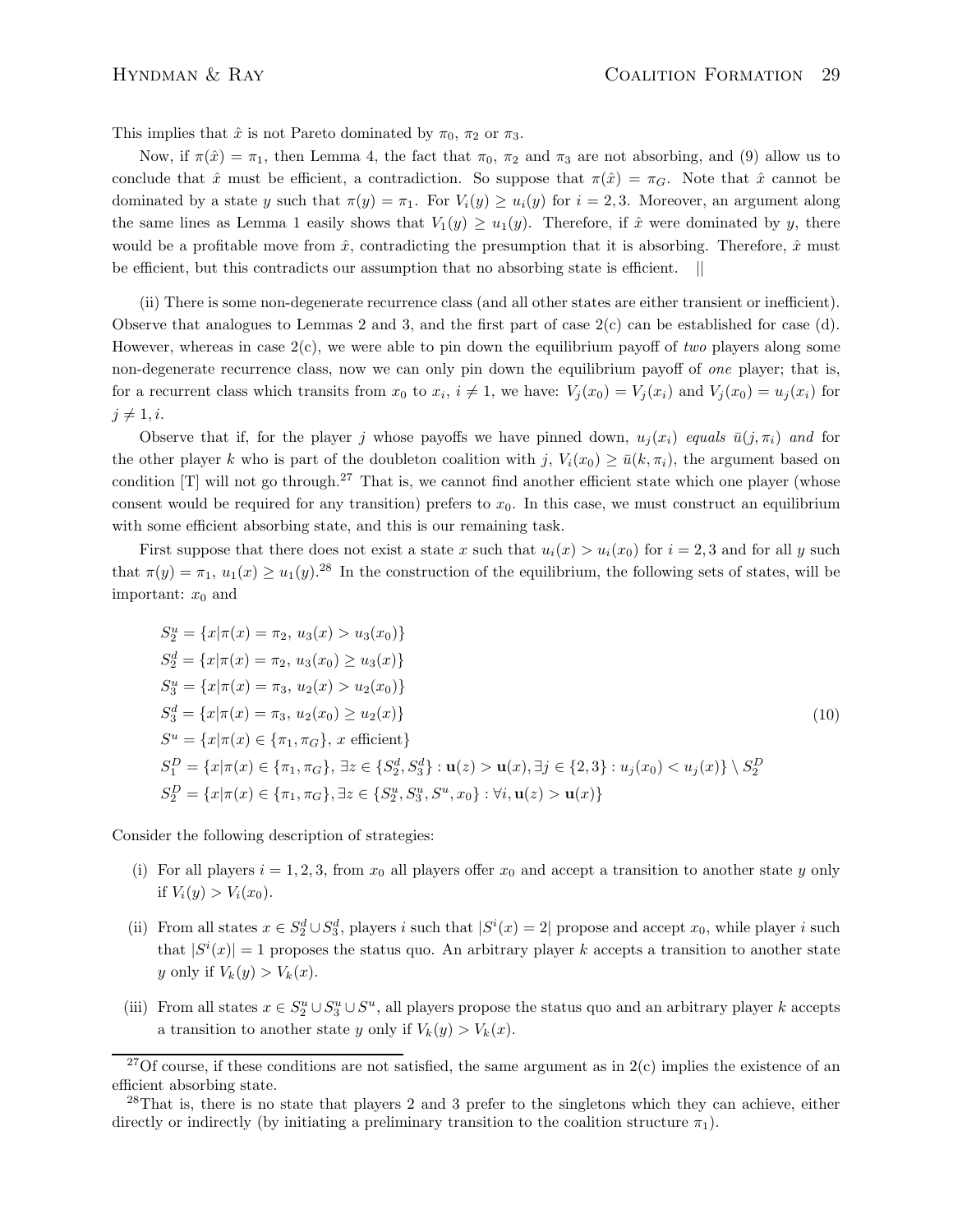- (iv) From all states  $x \in S_1^D$ , all players propose the status quo and an arbitrary player k accepts a transition to another state y only if  $V_k(y) > V_k(x)$ .
- (v) From all states  $x \in S_2^D$ , all players propose a state  $z(x) \in S_2^u \cup S_3^u \cup S^u \cup x_0$  and an arbitrary player k accepts a transition to another state y only if  $V_k(y) > V_k(x)$ . If x is dominated by  $x_0$ , we require  $z(x) = x_0.$

It is easy to see that these strategies constitute an equilibrium in which the singletons are absorbing. Moreover, every other state is either absorbing itself or transits (one-step with positive probability) to some absorbing state. Note that the states in  $S_1^D$  are absorbing for  $\delta$  high enough and are inefficient. The reason they are absorbing is clear: if a transition to a dominating state were allowed, there would eventually be a transition to the singletons, which, by assumption, hurts one of the players whose original consent is needed. That the strategies defined in (v) above constitute an equilibrium for  $\delta$  high enough follows from arguments similar to van Damme *et al* (1990): with a finite number of states and sufficiently patient players any such absorbing state could be implemented; one player will always prefer to reject any other offer.

Now suppose that there exists a state x such that  $u_i(x) > u_i(x_0)$  for  $i = 2, 3$  and for some y such that  $\pi(y) = \pi_1$ ,  $u_1(x) \ge u_1(y)$ . In this case, the singletons clearly cannot be absorbing for  $\delta$  high enough. However, with a finite number of states one can easily construct an equilibrium with a positive probability path from  $x_0$  to some efficient absorbing state for  $\delta$  high enough. In particular, from  $x_0$ , there is a positive probability transition to a state  $y \in \pi_1$ ; from y there is a probability 1 transition to some efficient state y' which dominates y (if such a state exists; if not, y is absorbing).<sup>29</sup> ||

Acknowledgments. Discussions with Douglas Gale, Hideo Konishi, Rahul Roy and Ennio Stacchetti were extremely valuable. We are also grateful to a Managing Editor and two anonymous referees for helpful suggestions that significantly improved the paper. Ray is grateful for the warm hospitality of the Department of Economics and STICERD at the London School of Economics, where a first draft of the paper was written. This research was supported by the National Science Foundation under grant 0241070 to Ray.

#### **REFERENCES**

- Aghion, P., Antras, P. and Helpman, E. (2004), "Negotiating Free Trade" (Mimeo, Department of Economics, Harvard University).
- ANDREONI, J. and MILLER, J. (2002), "Giving According to GARP: An Experimental Test of the Consistency of Preferences for Altruism", *Econometrica* 40, 737-753.
- ASH, R. B. (1972), Real Analysis and Probability. Academic Press, Orlando.
- Aumann, R., and Myerson, R. (1988), "Endogenous Formation of Links between Players and of Coalitions: An Application of the Shapley Value", in The Shapley Value: Essays in Honor of Lloyd Shapley, A. Roth, Ed., pp. 175–191. Cambridge: Cambridge Univ. Press.
- BLOCH, F. (1995), "Endogenous Structures of Association in Oligopolies", Rand Journal of Economics 26, 537–556.
- Bloch, F. (1996), "Sequential Formation of Coalitions in Games with Externalities and Fixed Payoff Division", Games and Economic Behavior 14, 90–123.

<sup>&</sup>lt;sup>29</sup>From  $x_0$ , there may also be a positive probability transition to some other state z. However, if  $\pi(z) \in$  $\{\pi_2, \pi_3\}$  it is clearly efficient since at these states players 2 and 3 obtain their unique maximum. Moreover, for  $\delta$  high enough, it cannot be that  $\pi(z) = \pi_G$ , since then this would imply that z Pareto dominates y'.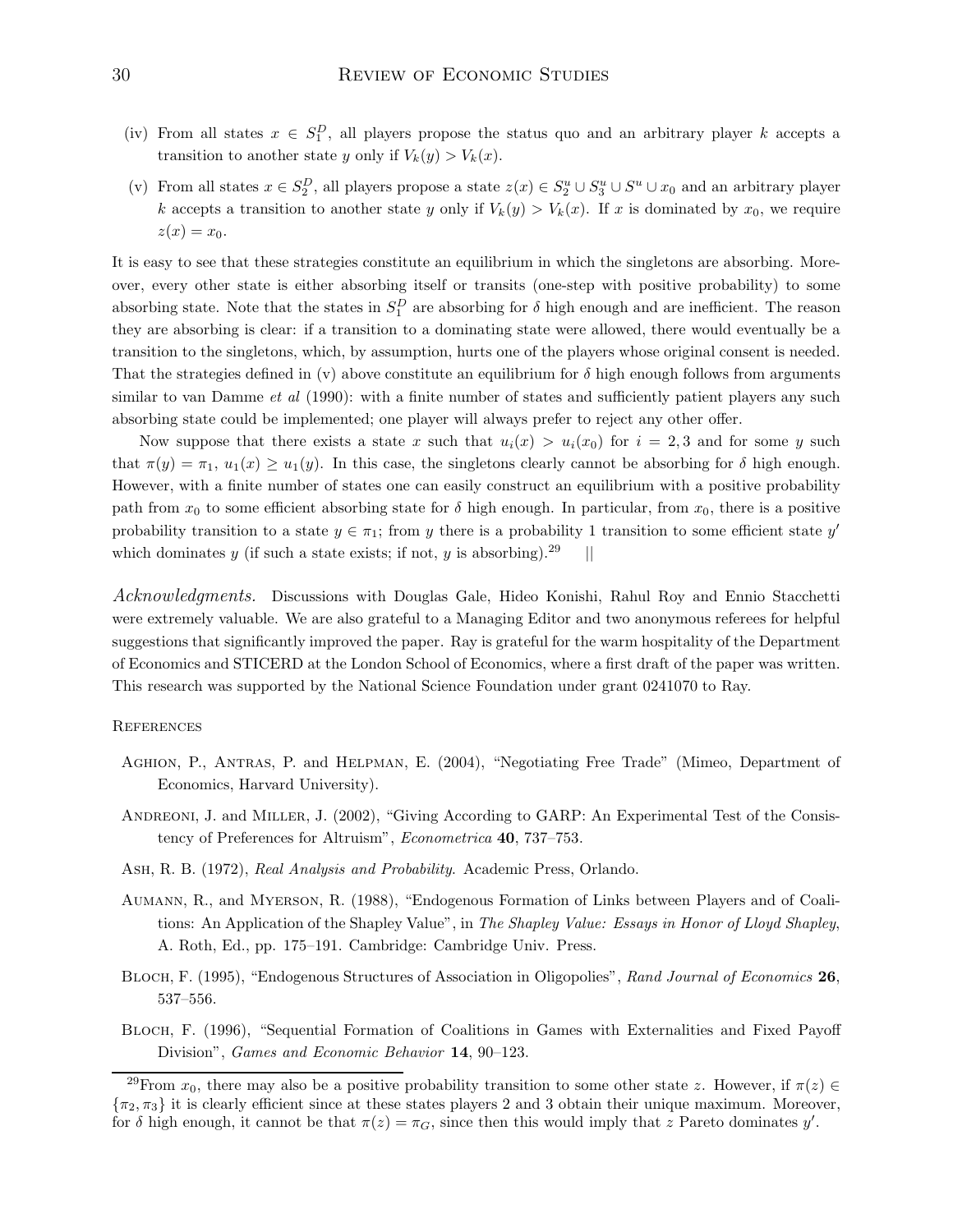- Bloch, F. and Gomes, A. (2006), "Contracting with Externalities and Outside Options", Journal of Economic Theory 127, 172–201.
- BLOCH, F., SÁNCHEZ-PAGÉS, S. and RAPHAEL S. (2006), "When does Universal Peace Prevail? Secession and Group Formation in Conflict", Economics of Governance 7, 3–29.
- Charness, G. and Grosskopf, B. (2001), "Relative Payoffs and Happiness: An Experimental Study", Journal of Economic Behavior and Organization 45, 301–328.
- Charness, G. and Rabin, M. (2002), "Understanding Social Preferences With Simple Tests", The Quarterly Journal of Economics  $117(3)$ , 817-869.
- CHATTERJEE, K., DUTTA, B., RAY, D. and SENGUPTA, K. (1993), "A Noncooperative Theory of Coalitional Bargaining", Review of Economic Studies 60, 463–477.
- Chwe, M. (1994), "Farsighted Coalitional Stability", Journal of Economic Theory 63, 299–325.
- ESTEBAN, J. and SÁKOVICS, J. (2004), "Olson vs. Coase: Coalitional Worth in Conflict", Theory and Decision 55 339–357.
- ESTEBAN, J. and RAY, D. (1999), "Conflict and Distribution", Journal of Economic Theory 87, 379–415.
- Gomes, A. and Jehiel, P. (2005), "Dynamic Processes of Social and Economic Interactions: On the Persistence of Inefficiencies", Journal of Political Economy 113, 626-667.
- HARRIS, C. (1985), "Existence and Characterization of Perfect Equilibrium in Games of Perfect Information", Econometrica 53, 613–628.
- HERRERO, M. J. (1985), "N-player Bargaining and Involuntary Unemployment", Ph. D. Dissertation. London: LSE.
- KALANDRAKIS, A. (2004), "A Three-Player Dynamic Majoritarian Bargaining Game", Journal of Economic Theory 116, 294–322.
- Konishi, H. and Ray, D. (2003), "Coalition Formation as a Dynamic Process", Journal of Economic Theory 110, 1–41.
- Krishna, P. (1998), "Regionalism vs Multilateralism: A Political Economy Approach", Quarterly Journal of Economics 113, 227–250.
- Levy, P. (2004), "A Model of Political Parties", Journal of Economic Theory 115(2), 2004, 250–277.
- Okada, A. (2000), "The Efficiency Principle In Non-Cooperative Coalitional Bargaining", Japanese Economic Review **51**, 34-50.
- Osborne, M. and Rubinstein, A. (1994), A Course in Game Theory. Cambridge, MA: MIT Press.
- Ray, D. (1989), "Credible Coalitions and the Core", International Journal of Game Theory 18, 185–187.
- RAY, D. and VOHRA, R. (1997), "Equilibrium Binding Agreements", Journal of Economic Theory. 73(1), 30–78.
- Ray, D. and Vohra, R. (1999), "A Theory of Endogenous Coalition Structures", Games and Economic Behavior 26, 286–336.
- Rubinstein, A. (1982), "Perfect Equilibrium in a Bargaining Model", Econometrica 50, 97–109.